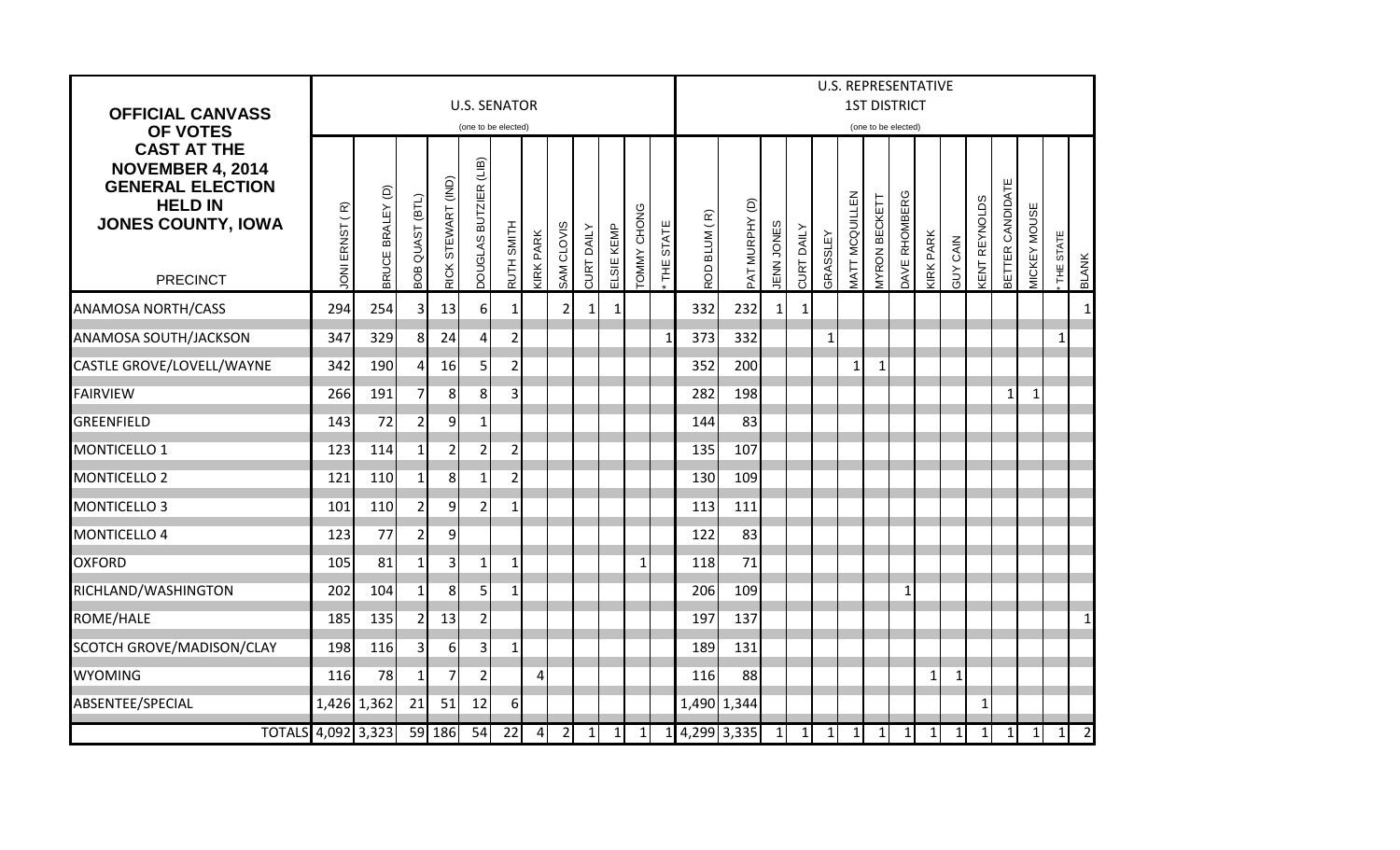|                                                                                                                                     |                                        |                                                                                         |                |                                       | <b>GOVERNOR AND</b>                       |                         |                                                    |                    |                      |            |                                                                                      |                              |                        | <b>SECRETARY</b>    |                   |                |                                |              |                                |                        |                   | <b>AUDITOR</b>             |                     |                             |                |              |                                  |
|-------------------------------------------------------------------------------------------------------------------------------------|----------------------------------------|-----------------------------------------------------------------------------------------|----------------|---------------------------------------|-------------------------------------------|-------------------------|----------------------------------------------------|--------------------|----------------------|------------|--------------------------------------------------------------------------------------|------------------------------|------------------------|---------------------|-------------------|----------------|--------------------------------|--------------|--------------------------------|------------------------|-------------------|----------------------------|---------------------|-----------------------------|----------------|--------------|----------------------------------|
| <b>OFFICIAL CANVASS</b>                                                                                                             |                                        |                                                                                         |                |                                       | <b>LIEUTENANT GOVERNOR</b>                |                         |                                                    |                    |                      |            |                                                                                      |                              |                        | OF STATE            |                   |                |                                |              |                                |                        |                   | OF STATE                   |                     |                             |                |              |                                  |
| OF VOTES                                                                                                                            |                                        |                                                                                         |                |                                       | (one team to be elected)                  |                         |                                                    |                    |                      |            |                                                                                      |                              |                        | (one to be elected) |                   |                |                                |              |                                |                        |                   | (one to be elected)        |                     |                             |                |              |                                  |
| <b>CAST AT THE</b><br><b>NOVEMBER 4, 2014</b><br><b>GENERAL ELECTION</b><br><b>HELD IN</b><br>JONES COUNTY, IOWA<br><b>PRECINCT</b> | TERRY E. BRANSTAD ( R)<br>KIM REYNOLDS | JACK HATCH (D)<br>MONICA VERNON<br>JONATHAN R. NARCISSE<br>(IAP) MICHAEL L.<br>RICHARDS |                | DEAKINS HIEB (LIB)<br>WATSON<br>TIM N | JIM HENNAGER (NPI)<br>MARY MARGARET KRIEG | CURT DAILY/LYNN DECIOUS | JACK L. SPORE<br>R. ANTHONY AMSLER<br><b>JACKL</b> | <b>LOMNA CHONG</b> | Š<br><b>OWA NICE</b> | STATE<br>置 | $\widehat{\alpha}$<br>$\overline{\phantom{0}}$<br>PATE<br>$\dot{\mathbf{C}}$<br>PAUL | ê<br>ANDERSON<br><b>BRAD</b> | JAKE PORTER (L)        | SPENCER HIGHLAND    | <b>CURT DAILY</b> | RODNEY HANSSEN | STATE<br><b>(IRK PARK</b><br>\ | <b>BLANK</b> | <b><i>MARY MOSIMAN (R)</i></b> | JONATHAN NEIDERBACH (D | <b>CURT DAILY</b> | CANDIDATE<br><b>BETTER</b> | SEITZ<br><b>ELE</b> | δg<br>REYNOLD<br><b>ENT</b> | NDEPENDENT     | STATE<br>₩   | <b>OTHER</b><br><b>BLANK</b>     |
| <b>ANAMOSA NORTH/CASS</b>                                                                                                           | 338                                    | 211                                                                                     | 7              | 8                                     | 8                                         |                         |                                                    |                    | 1                    |            | 272                                                                                  | 253                          | 21                     | 14                  |                   |                |                                |              | 320                            | 216                    |                   |                            |                     |                             |                |              | 1                                |
| ANAMOSA SOUTH/JACKSON                                                                                                               | 382                                    | 302                                                                                     | 9              | 9                                     | 14                                        |                         |                                                    |                    |                      |            | 318                                                                                  | 346                          | 22                     | 20                  |                   |                |                                | 1            | 356                            | 306                    |                   |                            |                     |                             |                |              |                                  |
| CASTLE GROVE/LOVELL/WAYNE                                                                                                           | 386                                    | 158                                                                                     | 5 <sup>1</sup> | 5 <sub>5</sub>                        | 7                                         |                         |                                                    |                    |                      |            | 324                                                                                  | 195                          | 14                     | 12                  |                   | -1             |                                |              | 356                            | 159                    |                   |                            |                     |                             |                |              |                                  |
| <b>FAIRVIEW</b>                                                                                                                     | 286                                    | 177                                                                                     | $\overline{7}$ | 8                                     | 6                                         |                         |                                                    |                    |                      |            | 247                                                                                  | 210                          | 13                     | $\overline{7}$      |                   |                |                                |              | 277                            | 178                    |                   | $\mathbf{1}$               |                     |                             |                |              |                                  |
| GREENFIELD                                                                                                                          | 142                                    | 81                                                                                      | $\mathbf{2}$   | 1                                     | 4                                         |                         |                                                    |                    |                      |            | 131                                                                                  | 82                           | 9                      | 5                   |                   |                |                                |              | 143                            | 76                     |                   |                            |                     |                             |                |              |                                  |
| MONTICELLO 1                                                                                                                        | 144                                    | 89                                                                                      | $\overline{2}$ | 5                                     | 3                                         |                         |                                                    |                    |                      |            | 118                                                                                  | 104                          | 14                     | 5                   |                   |                |                                |              | 127                            | 100                    |                   |                            |                     |                             |                |              |                                  |
| <b>MONTICELLO 2</b>                                                                                                                 | 145                                    | 90                                                                                      | 5 <sup>1</sup> |                                       | 2                                         |                         |                                                    |                    |                      |            | 112                                                                                  | 106                          | 6                      | 8                   |                   |                |                                |              | 128                            | 88                     |                   |                            |                     |                             |                |              |                                  |
| <b>MONTICELLO 3</b>                                                                                                                 | 115                                    | 102                                                                                     | $\overline{2}$ | 5                                     | $\overline{2}$                            |                         |                                                    |                    |                      |            | 97                                                                                   | 108                          | 9                      | $\overline{7}$      |                   |                |                                |              | 110                            | 103                    |                   |                            |                     |                             |                |              |                                  |
| MONTICELLO 4                                                                                                                        | 136                                    | 69                                                                                      | $\overline{2}$ | 2                                     | 3                                         |                         | 1                                                  |                    |                      |            | 109                                                                                  | 89                           | 8                      | $\overline{2}$      |                   |                |                                |              | 131                            | 64                     |                   |                            |                     |                             |                |              |                                  |
| <b>OXFORD</b>                                                                                                                       | 128                                    | 54                                                                                      | $\vert$        |                                       | 6                                         |                         |                                                    |                    |                      |            | 104                                                                                  | 75                           | $\boldsymbol{\Lambda}$ | 5                   |                   |                |                                |              | 110                            | 68                     |                   |                            |                     |                             |                |              |                                  |
| RICHLAND/WASHINGTON                                                                                                                 | 212                                    | 95                                                                                      | 5 <sup>1</sup> | 5                                     | 2                                         |                         |                                                    |                    |                      |            | 173                                                                                  | 117                          | 10                     | 6                   |                   |                | -1                             |              | 179                            | 103                    |                   |                            | $\overline{1}$      |                             |                |              |                                  |
| ROME/HALE                                                                                                                           | 210                                    | 111                                                                                     | 4              | 4                                     | 6                                         |                         |                                                    |                    |                      |            | 161                                                                                  | 151                          | 5 <sub>5</sub>         | 17                  |                   |                |                                |              | 191                            | 124                    |                   |                            |                     |                             |                |              |                                  |
| SCOTCH GROVE/MADISON/CLAY                                                                                                           | 226                                    | 87                                                                                      | $\overline{2}$ | 6                                     | 6                                         |                         |                                                    |                    |                      |            | 174                                                                                  | 123                          | 13                     | 9                   |                   |                |                                |              | 195                            | 105                    |                   |                            |                     |                             |                |              | $\mathbf 1$                      |
| <b>WYOMING</b>                                                                                                                      | 139                                    | 65                                                                                      | $\mathbf{1}$   |                                       | 5                                         |                         |                                                    |                    |                      |            | 113                                                                                  | 84                           |                        | 7                   |                   |                |                                |              | 117                            | 77                     |                   |                            |                     |                             | -1             |              |                                  |
| ABSENTEE/SPECIAL                                                                                                                    |                                        | 1,592 1,208                                                                             | 18             | 21                                    | 35                                        |                         |                                                    |                    |                      |            |                                                                                      | 1,458 1,260                  | 48                     | 43                  |                   |                |                                |              | 1,507 1,193                    |                        |                   |                            |                     | $\mathbf 1$                 |                |              |                                  |
| TOTALS 4,581 2,899                                                                                                                  |                                        |                                                                                         | 74             | 81                                    | 109                                       |                         | 1                                                  | $\mathbf{1}$       | 1                    |            |                                                                                      | 1 3,911 3,303                | 196                    | 167                 | $\mathbf{1}$      | $\vert$ 1      | $\vert$ 1                      | 1            | $1 \mid 4,247 \mid 2,960 \mid$ |                        |                   | $1 \quad 1$                | $\mathbf{1}$        | $1\vert$                    | $\overline{1}$ | $\mathbf{1}$ | $\overline{1}$<br>$\overline{3}$ |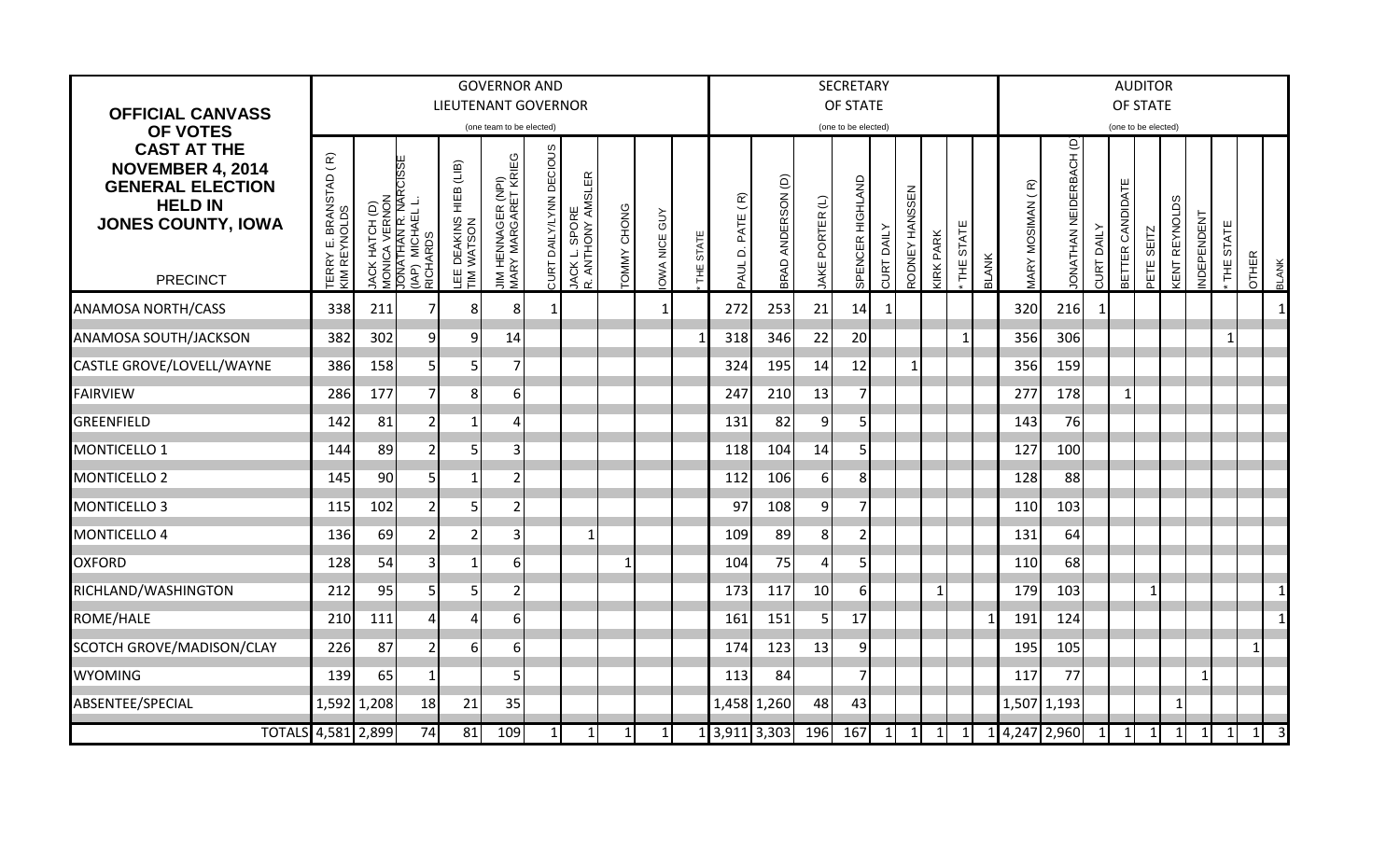|                                                                                                                                     |                |                           | <b>TREASURER</b>    |                     |              |                            |              |              |                                          |                  | <b>SECRETARY</b>    |              |              |            |                     |              |                |                |                          |                | <b>ATTORNEY</b>     |                      |                             |                |              |                |                            |
|-------------------------------------------------------------------------------------------------------------------------------------|----------------|---------------------------|---------------------|---------------------|--------------|----------------------------|--------------|--------------|------------------------------------------|------------------|---------------------|--------------|--------------|------------|---------------------|--------------|----------------|----------------|--------------------------|----------------|---------------------|----------------------|-----------------------------|----------------|--------------|----------------|----------------------------|
| <b>OFFICIAL CANVASS</b>                                                                                                             |                |                           | OF STATE            |                     |              |                            |              |              |                                          |                  | OF AGRICULTURE      |              |              |            |                     |              |                |                |                          |                | <b>GENERAL</b>      |                      |                             |                |              |                |                            |
| OF VOTES                                                                                                                            |                |                           | (one to be elected) |                     |              |                            |              |              |                                          |                  | (one to be elected) |              |              |            |                     |              |                |                |                          |                | (one to be elected) |                      |                             |                |              |                |                            |
| <b>CAST AT THE</b><br><b>NOVEMBER 4, 2014</b><br><b>GENERAL ELECTION</b><br><b>HELD IN</b><br>JONES COUNTY, IOWA<br><b>PRECINCT</b> | SAM CLOVIS (R) | MICHAEL L. FITZGERALD (D) | KEITH A. LAUBE (L)  | <b>JADE EICHORN</b> | NDEPENDENT   | CANDIDATE<br><b>BETTER</b> | <b>BLANK</b> | THE STATE    | $\widehat{\mathfrak{E}}$<br>BILL NORTHEY | SHERRIE TAHA (D) | EVI BENNING (NPI)   | CURT DAILY   | CHAD MUELLER | STATE<br>Ξ | CANDIDATE<br>BETTER | <b>BLANK</b> | ADAM GREGG (R) | TOM MILLER (D) | <b>JICK STRITTMATTER</b> | JOHN BADER     | JOHN HANSEN         | <b>OUNA MCDONALD</b> | <b><i>CENT REYNOLDS</i></b> | NDEPENDENT     | <b>OTHER</b> | THE STATE      | <b>BLANK</b>               |
| ANAMOSA NORTH/CASS                                                                                                                  | 233            | 288                       | 31                  | 1                   |              |                            |              |              | 380                                      | 150              | 18                  | $\mathbf{1}$ |              |            |                     | 1            | 248            | 318            |                          |                |                     |                      |                             |                |              |                |                            |
| ANAMOSA SOUTH/JACKSON                                                                                                               | 262            | 394                       | 37                  |                     |              |                            |              | $\mathbf{1}$ | 431                                      | 226              | 36                  |              |              | 1          |                     |              | 293            | 409            |                          |                |                     |                      |                             |                |              |                |                            |
| CASTLE GROVE/LOVELL/WAYNE                                                                                                           | 267            | 254                       | 13                  |                     |              |                            |              |              | 405                                      | 110              | 28                  |              |              |            |                     |              | 286            | 262            | $\overline{1}$           | $\mathbf{1}$   |                     |                      |                             |                |              |                |                            |
| <b>FAIRVIEW</b>                                                                                                                     | 215            | 231                       | 21                  |                     |              | $\mathbf 1$                |              |              | 324                                      | 130              | 14                  |              |              |            | -1                  |              | 226            | 250            |                          |                |                     |                      |                             |                |              |                |                            |
| <b>GREENFIELD</b>                                                                                                                   | 107            | 111                       | $\overline{7}$      |                     |              |                            |              |              | 164                                      | 49               | $\overline{7}$      |              | $\mathbf{1}$ |            |                     |              | 115            | 112            |                          |                |                     |                      |                             |                |              |                |                            |
| MONTICELLO 1                                                                                                                        | 102            | 122                       | 10                  |                     |              |                            |              |              | 148                                      | 68               | 13                  |              |              |            |                     |              | 101            | 138            |                          |                |                     |                      |                             |                |              |                |                            |
| <b>MONTICELLO 2</b>                                                                                                                 | 100            | 124                       | $\overline{7}$      |                     |              |                            |              |              | 158                                      | 58               | 12                  |              |              |            |                     |              | 96             | 136            |                          |                |                     |                      |                             |                |              |                |                            |
| <b>MONTICELLO 3</b>                                                                                                                 | 84             | 125                       | 11                  |                     |              |                            |              |              | 136                                      | 73               | 12                  |              |              |            |                     |              | 88             | 132            |                          |                |                     |                      |                             |                |              |                |                            |
| <b>MONTICELLO 4</b>                                                                                                                 | 90             | 104                       | 8                   |                     |              |                            |              |              | 143                                      | 48               | 10                  |              |              |            |                     |              | 96             | 112            |                          |                |                     |                      |                             |                |              |                |                            |
| <b>OXFORD</b>                                                                                                                       | 84             | 96                        | $\overline{7}$      |                     |              |                            |              |              | 130                                      | 48               | 9                   |              |              |            |                     |              | 89             | 98             |                          |                |                     |                      |                             |                |              |                |                            |
| RICHLAND/WASHINGTON                                                                                                                 | 157            | 125                       | 18                  |                     |              |                            |              |              | 211                                      | 77               | 12                  |              |              |            |                     |              | 160            | 147            |                          |                | 1                   |                      |                             |                |              |                |                            |
| ROME/HALE                                                                                                                           | 146            | 170                       | 16                  |                     |              |                            | 1            |              | 234                                      | 78               | 19                  |              |              |            |                     |              | 155            | 176            |                          |                |                     |                      |                             |                |              |                | $1\overline{ }$            |
| SCOTCH GROVE/MADISON/CLAY                                                                                                           | 154            | 146                       | 14                  |                     |              |                            |              |              | 232                                      | 69               | 14                  |              |              |            |                     |              | 139            | 172            |                          |                |                     |                      |                             |                | 1            |                |                            |
| <b>WYOMING</b>                                                                                                                      | 74             | 123                       | 4                   |                     | $\mathbf{1}$ |                            |              |              | 146                                      | 54               | 7                   |              |              |            |                     |              | 82             | 123            |                          |                |                     |                      |                             | -1             |              |                |                            |
| ABSENTEE/SPECIAL                                                                                                                    | 1,168 1,557    |                           | 71                  |                     |              |                            |              |              | 1,751                                    | 943              | 92                  |              |              |            |                     |              | 1,172 1,656    |                |                          |                |                     | 1                    | 1                           |                |              |                | 2                          |
| TOTALS 3,243 3,970                                                                                                                  |                |                           | 275                 |                     | $1 \quad 1$  | $\mathbf{1}$               | $\mathbf{1}$ |              |                                          | 14,993 2,181     | 303                 | 1            | $\boxed{1}$  | $\vert$ 1  | $\vert$ 1           |              | 2 3,346 4,241  |                | $\mathbf{1}$             | $\overline{1}$ | $\overline{1}$      | $\overline{1}$       | $\mathbf{1}$                | $\overline{1}$ | $\vert$ 1    | $\overline{1}$ | $\overline{\phantom{a}}$ 3 |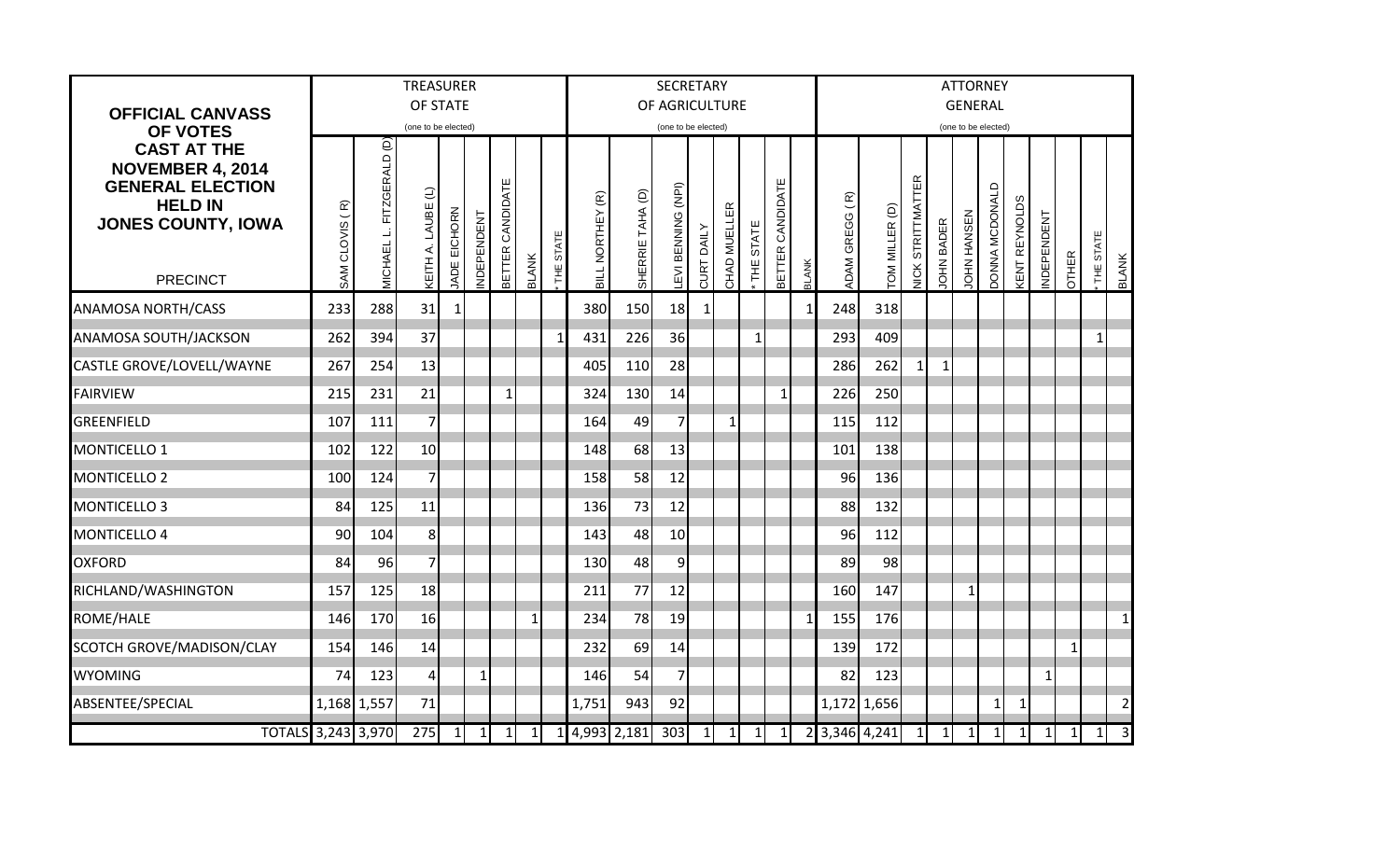|                                                                                            |                           |                              |                    | <b>STATE</b>     |                   |            |       |              |                                                            |                          |             | <b>STATE</b>                         |                 |                      |            |              |              |                                 |                          |                |                              |                   |                  |                    | <b>STATE</b>                         |             |                     |                      |             |           |                     |                 |                |
|--------------------------------------------------------------------------------------------|---------------------------|------------------------------|--------------------|------------------|-------------------|------------|-------|--------------|------------------------------------------------------------|--------------------------|-------------|--------------------------------------|-----------------|----------------------|------------|--------------|--------------|---------------------------------|--------------------------|----------------|------------------------------|-------------------|------------------|--------------------|--------------------------------------|-------------|---------------------|----------------------|-------------|-----------|---------------------|-----------------|----------------|
| <b>OFFICIAL CANVASS</b>                                                                    |                           |                              | <b>DISTRICT 29</b> | <b>SENATOR</b>   |                   |            |       |              |                                                            |                          |             | REPRESENTATIVE<br><b>DISTRICT 58</b> |                 |                      |            |              |              |                                 |                          |                |                              |                   |                  |                    | REPRESENTATIVE<br><b>DISTRICT 96</b> |             |                     |                      |             |           |                     |                 |                |
| <b>OF VOTES</b><br><b>CAST AT THE</b>                                                      |                           |                              |                    |                  |                   |            |       |              |                                                            |                          |             |                                      |                 |                      |            |              |              |                                 |                          |                |                              |                   |                  |                    |                                      |             |                     |                      |             |           |                     |                 |                |
| <b>NOVEMBER 4, 2014</b><br><b>GENERAL ELECTION</b><br><b>HELD IN</b><br>JONES COUNTY, IOWA | BUDDE (R)<br>œ<br>JAMES I | BOWMAN (D)<br>$\vec{\alpha}$ | BRIAN POTTER       | <b>KIRK PARK</b> | BILL LAMPE        | NDEPENDENT |       |              | $\widehat{R}$<br><b>BRIAN MOORE</b>                        | <b>KIM HUCKSTADT (D)</b> | ARRY WACKER | CHRIS GIBS                           | <b>GRK PARK</b> | <b>DANIEL LUNDEY</b> | NDEPENDENT |              |              | EE HEIN (R)                     | BRIAN WILLIAM COOK (LIB) | VATE WILLEMS   | န္တ<br><b>FRANCIS THOMAS</b> | <b>NURT DAILY</b> | ROBERT ROBERTSON | <b>TROY RAYMER</b> | <b>GITH DIRKS</b>                    | ROD HANSSEN | <b>IN HUCKSTADT</b> | <b>OUNA MCDONALD</b> |             | THE STATE | <b>AICKEY MOUSE</b> | INACCOUNTED FOR |                |
| <b>PRECINCT</b>                                                                            |                           | ГO                           |                    |                  |                   |            | OTHER | <b>BLANK</b> |                                                            |                          |             |                                      |                 |                      |            | <b>OTHER</b> | <b>BLANK</b> |                                 |                          |                |                              |                   |                  |                    |                                      |             |                     |                      | ₹           |           |                     |                 | <b>BLANK</b>   |
| <b>ANAMOSA NORTH/CASS</b>                                                                  |                           |                              |                    |                  |                   |            |       |              |                                                            |                          |             |                                      |                 |                      |            |              |              | 347                             | 141                      |                | $\mathbf 1$                  |                   | 1                | $\mathbf{1}$       |                                      |             |                     |                      |             |           |                     |                 |                |
| ANAMOSA SOUTH/JACKSON                                                                      |                           |                              |                    |                  |                   |            |       |              |                                                            |                          |             |                                      |                 |                      |            |              |              | 403                             | 184                      |                |                              |                   |                  |                    |                                      |             |                     |                      |             | -1        |                     |                 |                |
| CASTLE GROVE/LOVELL/WAYNE                                                                  |                           |                              |                    |                  |                   |            |       |              |                                                            |                          |             |                                      |                 |                      |            |              |              | 391                             | 115                      |                |                              |                   |                  |                    |                                      | -1          |                     |                      |             |           |                     |                 |                |
| <b>FAIRVIEW</b>                                                                            | 246                       | 217                          |                    |                  |                   |            |       |              | 292                                                        | 175                      | 1           |                                      |                 |                      |            |              |              |                                 |                          |                |                              |                   |                  |                    |                                      |             |                     |                      |             |           |                     |                 |                |
| GREENFIELD                                                                                 | 126                       | 94                           |                    |                  |                   |            |       |              | 149                                                        | 74                       |             |                                      |                 |                      |            |              |              |                                 |                          |                |                              |                   |                  |                    |                                      |             |                     |                      |             |           |                     |                 |                |
| MONTICELLO 1                                                                               |                           |                              |                    |                  |                   |            |       |              |                                                            |                          |             |                                      |                 |                      |            |              |              | 158                             | 54                       |                |                              |                   |                  |                    |                                      |             |                     |                      |             |           |                     |                 |                |
| <b>MONTICELLO 2</b>                                                                        |                           |                              |                    |                  |                   |            |       |              |                                                            |                          |             |                                      |                 |                      |            |              |              | 157                             | 52                       |                |                              |                   |                  |                    |                                      |             |                     |                      |             |           |                     |                 |                |
| <b>MONTICELLO 3</b>                                                                        |                           |                              |                    |                  |                   |            |       |              |                                                            |                          |             |                                      |                 |                      |            |              |              | 131                             | 62                       |                |                              |                   |                  |                    |                                      |             |                     |                      |             |           |                     |                 |                |
| MONTICELLO 4                                                                               |                           |                              |                    |                  |                   |            |       |              |                                                            |                          |             |                                      |                 |                      |            |              |              | 148                             | 43                       |                |                              |                   |                  |                    |                                      |             |                     |                      |             |           |                     |                 |                |
| <b>OXFORD</b>                                                                              | 88                        | 102                          |                    |                  |                   |            |       |              | 131                                                        | 58                       |             |                                      |                 |                      |            |              |              |                                 |                          |                |                              |                   |                  |                    |                                      |             |                     |                      |             |           |                     |                 |                |
| RICHLAND/WASHINGTON                                                                        | 162                       | 138                          |                    |                  |                   |            |       |              | 195                                                        | 103                      |             | $\mathbf{1}$                         |                 |                      |            |              |              |                                 |                          |                |                              |                   |                  |                    |                                      |             |                     |                      |             |           |                     |                 |                |
| ROME/HALE                                                                                  | 160                       | 167                          |                    |                  |                   |            |       |              | 217                                                        | 115                      |             |                                      |                 |                      |            |              |              |                                 |                          |                |                              |                   |                  |                    |                                      |             |                     |                      |             |           |                     |                 |                |
| SCOTCH GROVE/MADISON/CLAY                                                                  | 146                       | 162                          |                    |                  |                   |            |       |              | 212                                                        | 98                       |             |                                      |                 |                      |            |              |              |                                 |                          |                |                              |                   |                  |                    |                                      |             |                     |                      |             |           |                     |                 |                |
| <b>WYOMING</b>                                                                             | 73                        | 131                          |                    | $\mathbf{1}$     |                   | 1          |       |              | 128                                                        | 77                       |             |                                      |                 |                      | 1          |              |              |                                 |                          |                |                              |                   |                  |                    |                                      |             |                     |                      |             |           |                     |                 |                |
| ABSENTEE/SPECIAL                                                                           | 537                       | 563                          |                    |                  | $\mathbf{1}$      |            |       |              | 671                                                        | 432                      |             |                                      |                 | 1                    |            |              |              | 996                             | 341                      | $\overline{2}$ |                              |                   |                  |                    |                                      |             |                     | 1                    | 1           |           |                     |                 | $\overline{2}$ |
| TOTALS 1,538 1,574 1                                                                       |                           |                              |                    |                  | $1 \mid 1 \mid 1$ |            |       |              | $1 \mid 1 \mid 1,995 \mid 1,132 \mid 1 \mid 1 \mid 1 \mid$ |                          |             |                                      |                 |                      |            |              |              | $1 \quad 1 \quad 1 \quad 2,731$ | 992                      |                | $\overline{2}$ 1             |                   |                  |                    | $1 \quad 1 \quad 1 \quad 1 \quad 1$  |             | $\vert$ 1           | $\vert$ 1            | $\boxed{1}$ |           | $1 \vert 1$         | 1               | $\overline{2}$ |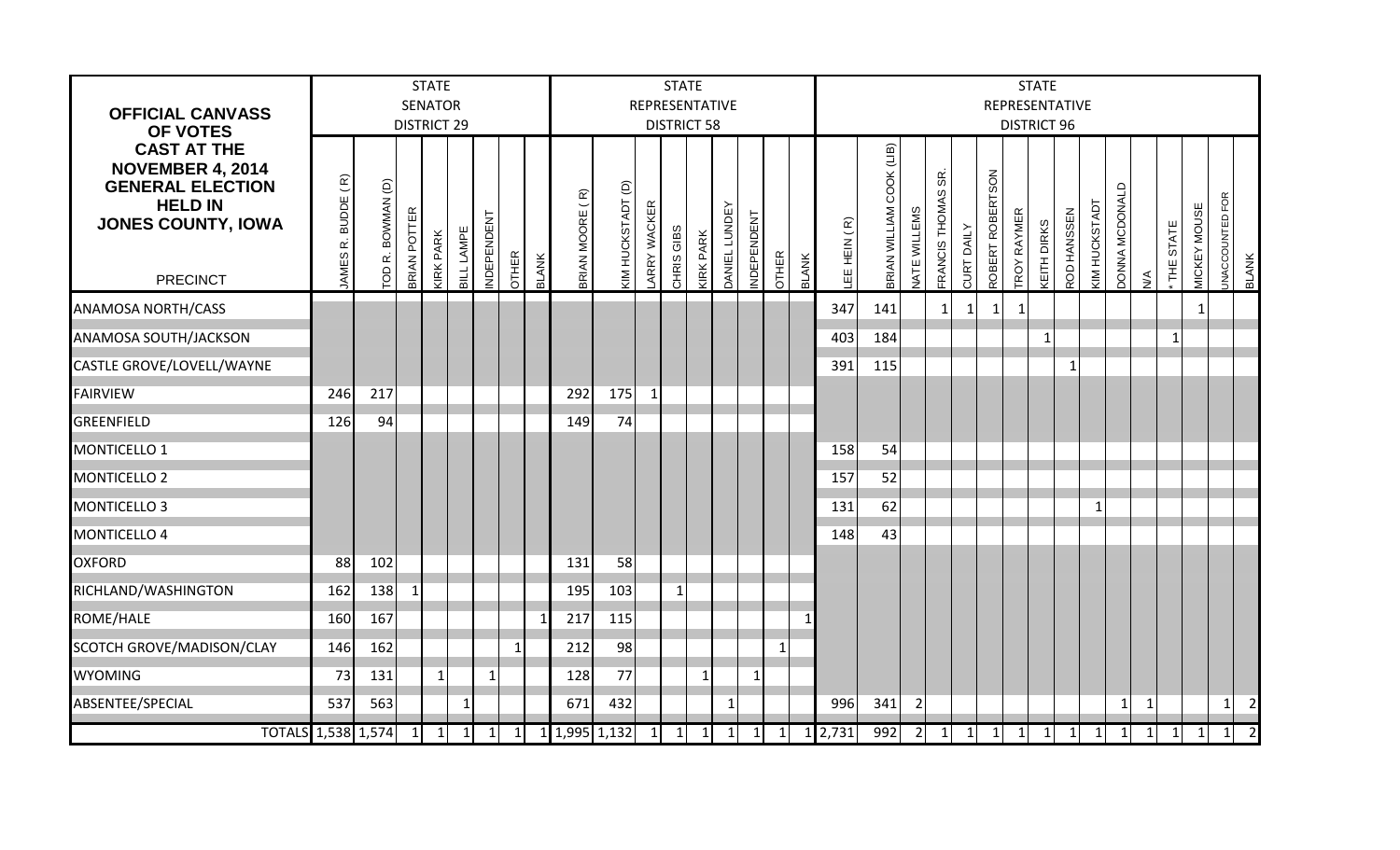|                                                                                      |                       |                |                |                   |               |                   | <b>COUNTY BOARD OF SUPERVISORS</b> |                                    |                      |               |                  |                             |                       |                |             |           |                          |                  |                              |                     |                |                |                      |                |                    |                  |                     |                | <b>COUNTY BOARD OF SUPERVISORS</b> |                     |                   |                     |                        |                  |              |                      |                |                     |
|--------------------------------------------------------------------------------------|-----------------------|----------------|----------------|-------------------|---------------|-------------------|------------------------------------|------------------------------------|----------------------|---------------|------------------|-----------------------------|-----------------------|----------------|-------------|-----------|--------------------------|------------------|------------------------------|---------------------|----------------|----------------|----------------------|----------------|--------------------|------------------|---------------------|----------------|------------------------------------|---------------------|-------------------|---------------------|------------------------|------------------|--------------|----------------------|----------------|---------------------|
|                                                                                      |                       |                |                |                   |               |                   | <b>3RD DISTRICT</b>                |                                    |                      |               |                  |                             |                       |                |             |           |                          |                  |                              |                     |                |                |                      |                |                    |                  |                     |                | 4TH DISTRICT (page 1 of 2)         |                     |                   |                     |                        |                  |              |                      |                |                     |
| <b>OFFICIAL CANVASS</b>                                                              |                       |                |                |                   |               |                   | (one to be elected)                |                                    |                      |               |                  |                             |                       |                |             |           |                          |                  |                              |                     |                |                |                      |                |                    |                  | (one to be elected) |                |                                    |                     |                   |                     |                        |                  |              |                      |                |                     |
| OF VOTES<br><b>CAST AT THE</b><br><b>NOVEMBER 4, 2014</b><br><b>GENERAL ELECTION</b> |                       |                |                |                   |               |                   |                                    |                                    |                      |               |                  |                             |                       |                |             |           |                          |                  |                              |                     |                |                | SR.<br><b>THOMAS</b> | NOS            |                    |                  |                     |                |                                    |                     |                   |                     |                        |                  |              | MOLF                 |                |                     |
| <b>HELD IN</b><br>JONES COUNTY, IOWA<br><b>PRECINCT</b>                              | JON C. ZIRKELBACH (R) | EFF CRUISE (D) | VAN KURT       | <b>CURT DAILY</b> | TODD EDLER SR | <b>AIKE CRIST</b> | TOM HOLMES                         | <b>TJADEN</b><br>ANCE <sup>-</sup> | <b>OUNA MCDONALD</b> | IIM LUCKSTEAD | <b>VM. HACKE</b> | <b><i>CENT REYNOLDS</i></b> | <b>RAY ZIRKELBACH</b> | STACY APPEL    | OTHER       | THE STATE | <b>JED ROHWEDDER (R)</b> | ROBERT/BOB DAVIS | <b><i>MARK DENNISTON</i></b> | PAUL (P.T.) THOMSEN | INDA THOMSEN   | STEVE WILLIAMS | <b>RANCES</b>        | ROBERT ROBERT  | <b>TONY RAYMER</b> | <b>OHN DIRKS</b> | <b>TRACY WARD</b>   | THOMAS FOWLER  | <b>IEATH ENGELBART</b>             | <b>OLAN LANSING</b> | <b>HSOT ADMIC</b> | <b>GUY PETERSON</b> | <b>JARK MCWILLIAMS</b> | <b>JON DIRKS</b> | JOHNNY DIRKS | Ë<br><b>THEODORE</b> | SEELY<br>JΘ    | <b>JANCY BROKAW</b> |
| <b>ANAMOSA NORTH/CASS</b>                                                            | 349                   | 213            |                | $1\,$             | $\mathbf{1}$  |                   |                                    |                                    |                      |               |                  |                             |                       |                |             |           | 447                      |                  |                              |                     |                |                | $\mathbf{1}$         | 1              | $\mathbf{1}$       | $\mathbf{1}$     |                     |                |                                    |                     |                   |                     |                        |                  |              |                      |                |                     |
| ANAMOSA SOUTH/JACKSON                                                                | 390                   | 315            |                |                   |               |                   |                                    |                                    |                      |               |                  |                             |                       |                |             |           | 539                      |                  | $\mathbf{1}$                 |                     |                |                |                      |                |                    |                  |                     |                | $\mathbf{1}$                       | $\mathbf{1}$        |                   |                     |                        |                  |              |                      |                |                     |
| CASTLE GROVE/LOVELL/WAYNE                                                            | 359                   | 201            | -1             |                   |               |                   |                                    |                                    |                      |               |                  |                             |                       |                |             |           | 447                      |                  |                              |                     |                |                |                      |                |                    |                  |                     |                |                                    |                     | $\mathbf{1}$      | $\mathbf{1}$        |                        |                  |              |                      |                |                     |
| <b>FAIRVIEW</b>                                                                      | 286                   | 188            |                |                   |               |                   |                                    |                                    |                      |               |                  |                             |                       |                |             |           | 361                      |                  |                              |                     |                |                |                      |                |                    |                  |                     |                |                                    |                     |                   |                     | 1                      | 1                | $\mathbf{1}$ |                      |                |                     |
| GREENFIELD                                                                           | 149                   | 76             |                |                   |               |                   |                                    |                                    |                      |               |                  |                             |                       |                |             |           | 190                      |                  |                              |                     |                |                |                      |                |                    |                  |                     |                |                                    |                     |                   |                     |                        |                  |              | 1                    |                |                     |
| MONTICELLO 1                                                                         | 127                   | 113            |                |                   |               |                   |                                    |                                    |                      |               |                  |                             |                       |                |             |           | 194                      |                  |                              |                     |                |                |                      |                |                    |                  |                     |                |                                    |                     |                   |                     |                        |                  |              |                      |                |                     |
| MONTICELLO <sub>2</sub>                                                              | 123                   | 114            |                |                   |               |                   |                                    |                                    |                      |               |                  |                             |                       |                |             |           | 190                      |                  |                              |                     |                |                |                      |                |                    |                  |                     |                |                                    |                     |                   |                     |                        |                  |              |                      | $\overline{1}$ |                     |
| MONTICELLO <sub>3</sub>                                                              | 115                   | 109            |                |                   |               |                   |                                    |                                    |                      |               |                  |                             |                       |                |             |           | 170                      |                  |                              |                     |                |                |                      |                |                    |                  |                     |                |                                    |                     |                   |                     |                        |                  |              |                      |                |                     |
| MONTICELLO 4                                                                         | 107                   | 103            |                |                   |               |                   |                                    |                                    |                      |               |                  |                             |                       |                |             |           | 162                      |                  |                              |                     |                |                |                      |                |                    |                  |                     |                |                                    |                     |                   |                     |                        |                  |              |                      |                |                     |
| <b>OXFORD</b>                                                                        | 115                   | 74             |                |                   |               | $\mathbf{1}$      |                                    |                                    |                      |               |                  |                             |                       |                |             |           | 159                      |                  |                              |                     |                |                |                      |                |                    |                  |                     |                |                                    |                     |                   |                     |                        |                  |              |                      |                |                     |
| RICHLAND/WASHINGTON                                                                  | 205                   | 102            |                |                   |               |                   | 1                                  |                                    |                      |               |                  |                             |                       |                |             |           | 221                      |                  |                              |                     |                |                |                      |                |                    |                  |                     |                |                                    |                     |                   |                     |                        |                  |              |                      |                |                     |
| ROME/HALE                                                                            | 196                   | 137            |                |                   |               |                   |                                    |                                    |                      |               |                  |                             |                       |                |             |           | 269                      | -1               |                              |                     | $\mathbf 1$    |                |                      |                |                    |                  |                     |                |                                    |                     |                   |                     |                        |                  |              |                      |                |                     |
| SCOTCH GROVE/MADISON/CLAY                                                            | 203                   | 122            |                |                   |               |                   |                                    |                                    |                      |               |                  |                             |                       |                | -1          |           | 267                      |                  |                              |                     |                |                |                      |                |                    |                  |                     |                |                                    |                     |                   |                     |                        |                  |              |                      |                |                     |
| <b>WYOMING</b>                                                                       | 107                   | 100            | $\mathbf{1}$   |                   |               |                   |                                    | $\mathbf{1}$                       |                      |               |                  |                             |                       |                |             |           | 171                      |                  |                              |                     |                |                |                      |                |                    |                  |                     |                |                                    |                     |                   |                     |                        |                  |              |                      |                |                     |
| ABSENTEE/SPECIAL                                                                     |                       | 1,557 1,276    |                |                   |               |                   |                                    |                                    | $\mathbf{1}$         | $\mathbf{1}$  | $\mathbf{1}$     | $\mathbf{1}$                | $1\vert$              | $\mathbf{1}$   |             |           | 2,063                    | 3                | $\overline{3}$               | $\overline{3}$      | $\mathbf{1}$   | $\overline{2}$ |                      |                |                    |                  |                     |                |                                    |                     |                   |                     |                        |                  |              |                      |                |                     |
| <b>TOTALS</b>                                                                        |                       | 4,388 3,243    | $\overline{2}$ | $\vert$ 1         | $\mathbf{1}$  | $\mathbf{1}$      | $\overline{1}$                     | $\overline{1}$                     | $\overline{1}$       | $\mathbf{1}$  | $\mathbf{1}$     | $\mathbf 1$                 | -1                    | $\overline{1}$ | $\mathbf 1$ |           | 5,850                    | $\overline{4}$   | $\overline{4}$               | 3                   | $\overline{2}$ | $\overline{2}$ | $\overline{1}$       | $\overline{1}$ | $\overline{1}$     | $\overline{1}$   | $\mathbf{1}$        | $\overline{1}$ | $\mathbf{1}$                       | $\mathbf{1}$        | $\mathbf{1}$      | 1                   | $\mathbf{1}$           | $\mathbf{1}$     | $\mathbf{1}$ | $\overline{1}$       | $\overline{1}$ |                     |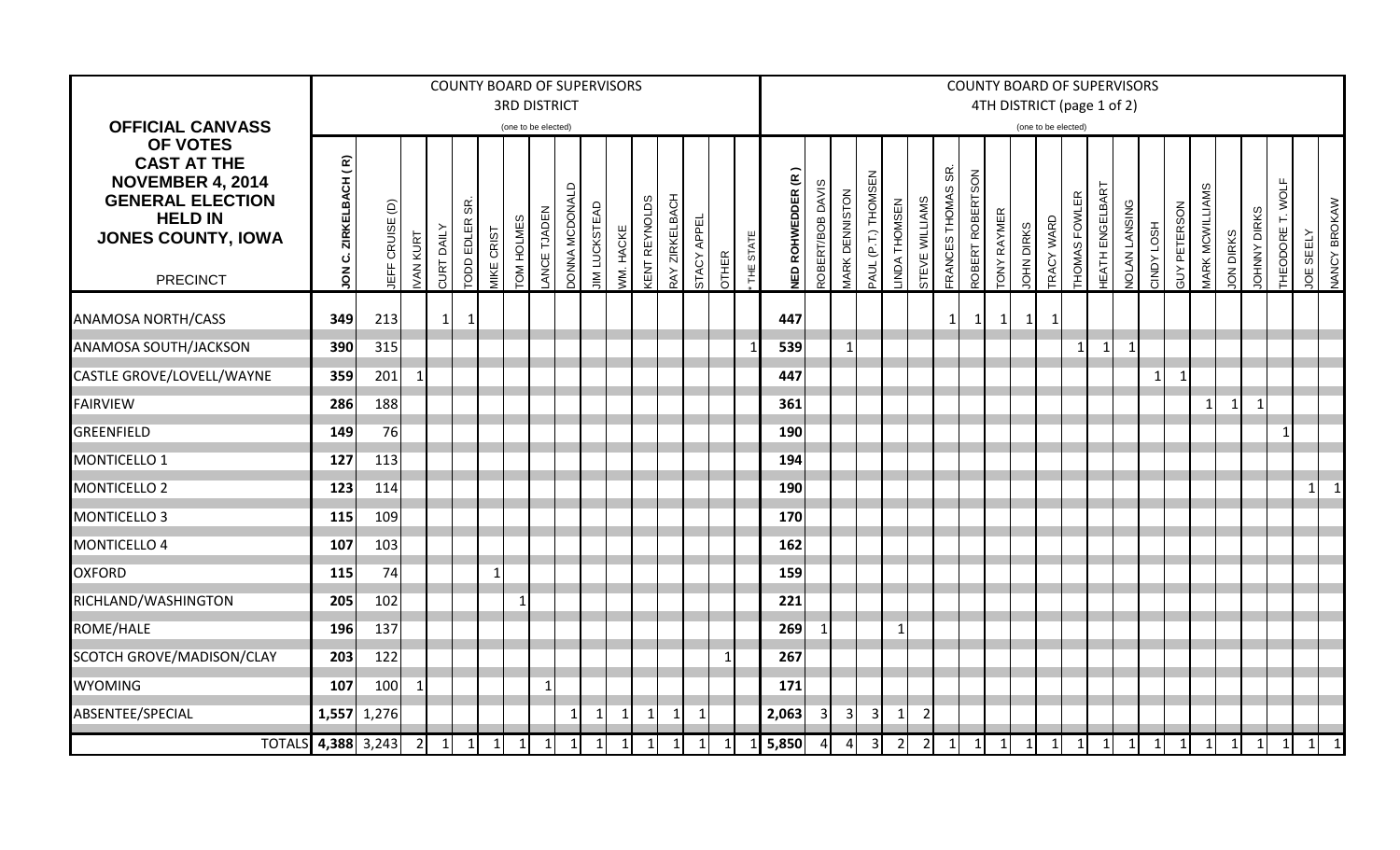|                                                                                                                                     |                 |                    |                       |                   |                   |                 |              |                 |             |                     |                     |              |                |               | <b>COUNTY BOARD OF SUPERVISORS</b><br>4TH DISTRICT (page 2 of 2) |                  |               |                   |                      |                |                 |                    |                   |                 |                |              |              |          |              |
|-------------------------------------------------------------------------------------------------------------------------------------|-----------------|--------------------|-----------------------|-------------------|-------------------|-----------------|--------------|-----------------|-------------|---------------------|---------------------|--------------|----------------|---------------|------------------------------------------------------------------|------------------|---------------|-------------------|----------------------|----------------|-----------------|--------------------|-------------------|-----------------|----------------|--------------|--------------|----------|--------------|
| <b>OFFICIAL CANVASS</b>                                                                                                             |                 |                    |                       |                   |                   |                 |              |                 |             |                     |                     |              |                |               | (one to be elected)                                              |                  |               |                   |                      |                |                 |                    |                   |                 |                |              |              |          |              |
| <b>OF VOTES</b><br><b>CAST AT THE</b><br><b>NOVEMBER 4, 2014</b><br><b>GENERAL ELECTION</b><br><b>HELD IN</b><br>JONES COUNTY, IOWA | CARL WITTENBURG | <b>JEFF CRUISE</b> | <b>DAVID FOUNTAIN</b> | EDWARD R. MOROUGH | <b>VOAT ABSKY</b> | OONALD J. LEVEN | ONNIE BUTLER | BRUCE MCCORMICK | DONNA DOLAN | <b>VIIKE GUNDER</b> | <b>JOE BISINGER</b> | RANDALL MOHR | DONNA MCDONALD | DENNIS HUSTON | JEFF CRUISE                                                      | STEPHANIE CONMEY | ETHAN ZUMBACH | STEPHANIE SCRUGGS | <b>KENT REYNOLDS</b> | SHERRY GRIFFIN | JOHN MACHART    | CAROLYN MANTERNACH | <b>JIM MOWRER</b> | DEBORAH BURGESS | CLARK GRISWOLD | NDEPENDENT   | THE STATE    | OTHER    |              |
| <b>PRECINCT</b>                                                                                                                     |                 |                    |                       |                   |                   |                 |              |                 |             |                     |                     |              |                |               |                                                                  |                  |               |                   |                      |                |                 |                    |                   |                 |                |              |              |          | <b>BLANK</b> |
| <b>ANAMOSA NORTH/CASS</b>                                                                                                           |                 |                    |                       |                   |                   |                 |              |                 |             |                     |                     |              |                |               |                                                                  |                  |               |                   |                      |                |                 |                    |                   |                 |                |              |              |          | 3            |
| <b>ANAMOSA SOUTH/JACKSON</b>                                                                                                        |                 |                    |                       |                   |                   |                 |              |                 |             |                     |                     |              |                |               |                                                                  |                  |               |                   |                      |                |                 |                    |                   |                 |                | $\mathbf{1}$ | $\mathbf{1}$ |          |              |
| CASTLE GROVE/LOVELL/WAYNE                                                                                                           |                 |                    |                       |                   |                   |                 |              |                 |             |                     |                     |              |                |               |                                                                  |                  |               |                   |                      |                |                 |                    |                   |                 |                |              |              |          |              |
| <b>FAIRVIEW</b>                                                                                                                     |                 |                    |                       |                   |                   |                 |              |                 |             |                     |                     |              |                |               |                                                                  |                  |               |                   |                      |                |                 |                    |                   |                 |                |              |              |          |              |
| <b>GREENFIELD</b>                                                                                                                   |                 |                    |                       |                   |                   |                 |              |                 |             |                     |                     |              |                |               |                                                                  |                  |               |                   |                      |                |                 |                    |                   |                 |                |              |              |          |              |
| MONTICELLO 1                                                                                                                        |                 |                    |                       |                   |                   |                 |              |                 |             |                     |                     |              |                |               |                                                                  |                  |               |                   |                      |                |                 |                    |                   |                 |                |              |              |          |              |
| <b>MONTICELLO 2</b>                                                                                                                 |                 |                    |                       |                   |                   |                 |              |                 |             |                     |                     |              |                |               |                                                                  |                  |               |                   |                      |                |                 |                    |                   |                 |                |              |              |          |              |
| <b>MONTICELLO 3</b>                                                                                                                 | 1               | $\mathbf{1}$       |                       |                   |                   |                 |              |                 |             |                     |                     |              |                |               |                                                                  |                  |               |                   |                      |                |                 |                    |                   |                 |                |              |              |          |              |
| MONTICELLO 4                                                                                                                        |                 |                    |                       |                   |                   |                 |              |                 |             |                     |                     |              |                |               |                                                                  |                  |               |                   |                      |                |                 |                    |                   |                 |                |              |              |          |              |
| <b>OXFORD</b>                                                                                                                       |                 |                    | $\mathbf{1}$          |                   |                   |                 |              |                 |             |                     |                     |              |                |               |                                                                  |                  |               |                   |                      |                |                 |                    |                   |                 |                |              |              |          |              |
| RICHLAND/WASHINGTON                                                                                                                 |                 |                    |                       | $\mathbf{1}$      |                   |                 |              |                 |             |                     |                     |              |                |               |                                                                  |                  |               |                   |                      |                |                 |                    |                   |                 |                |              |              |          |              |
| ROME/HALE                                                                                                                           |                 |                    |                       |                   | 1                 | 1               | $\mathbf{1}$ | $\mathbf 1$     | 1           |                     |                     |              |                |               |                                                                  |                  |               |                   |                      |                |                 |                    |                   |                 |                |              |              |          | Δ            |
| SCOTCH GROVE/MADISON/CLAY                                                                                                           |                 |                    |                       |                   |                   |                 |              |                 |             | $\mathbf{1}$        |                     |              |                |               |                                                                  |                  |               |                   |                      |                |                 |                    |                   |                 |                |              |              | 1        |              |
| <b>WYOMING</b>                                                                                                                      |                 |                    |                       |                   |                   |                 |              |                 |             |                     | 1                   | 1            |                |               |                                                                  |                  |               |                   |                      |                |                 |                    |                   |                 | $\mathbf{1}$   |              |              |          |              |
| <b>ABSENTEE/SPECIAL</b>                                                                                                             |                 |                    |                       |                   |                   |                 |              |                 |             |                     |                     |              | $\mathbf{1}$   | $\mathbf{1}$  | $\mathbf{1}$                                                     | $\mathbf{1}$     | $\mathbf{1}$  | $\mathbf{1}$      | $\mathbf{1}$         | $\mathbf 1$    | 1               | $\mathbf{1}$       | 1                 | 1               |                |              |              |          |              |
| <b>TOTALS</b>                                                                                                                       | 1 <sup>1</sup>  | 1                  | $\mathbf{1}$          | $\mathbf{1}$      | $\mathbf{1}$      | 1               | $1\vert$     | 1               | $1\vert$    | $\mathbf{1}$        | $\mathbf{1}$        | $1\vert$     | $1\vert$       | $\mathbf{1}$  | $\mathbf{1}$                                                     | $\mathbf{1}$     | $\mathbf{1}$  | $1\vert$          | $1\vert$             | $1\vert$       | $1\overline{ }$ | $\mathbf{1}$       | $1\vert$          | $1\vert$        | 1              | $\mathbf{1}$ | $\mathbf{1}$ | $1\vert$ | 16           |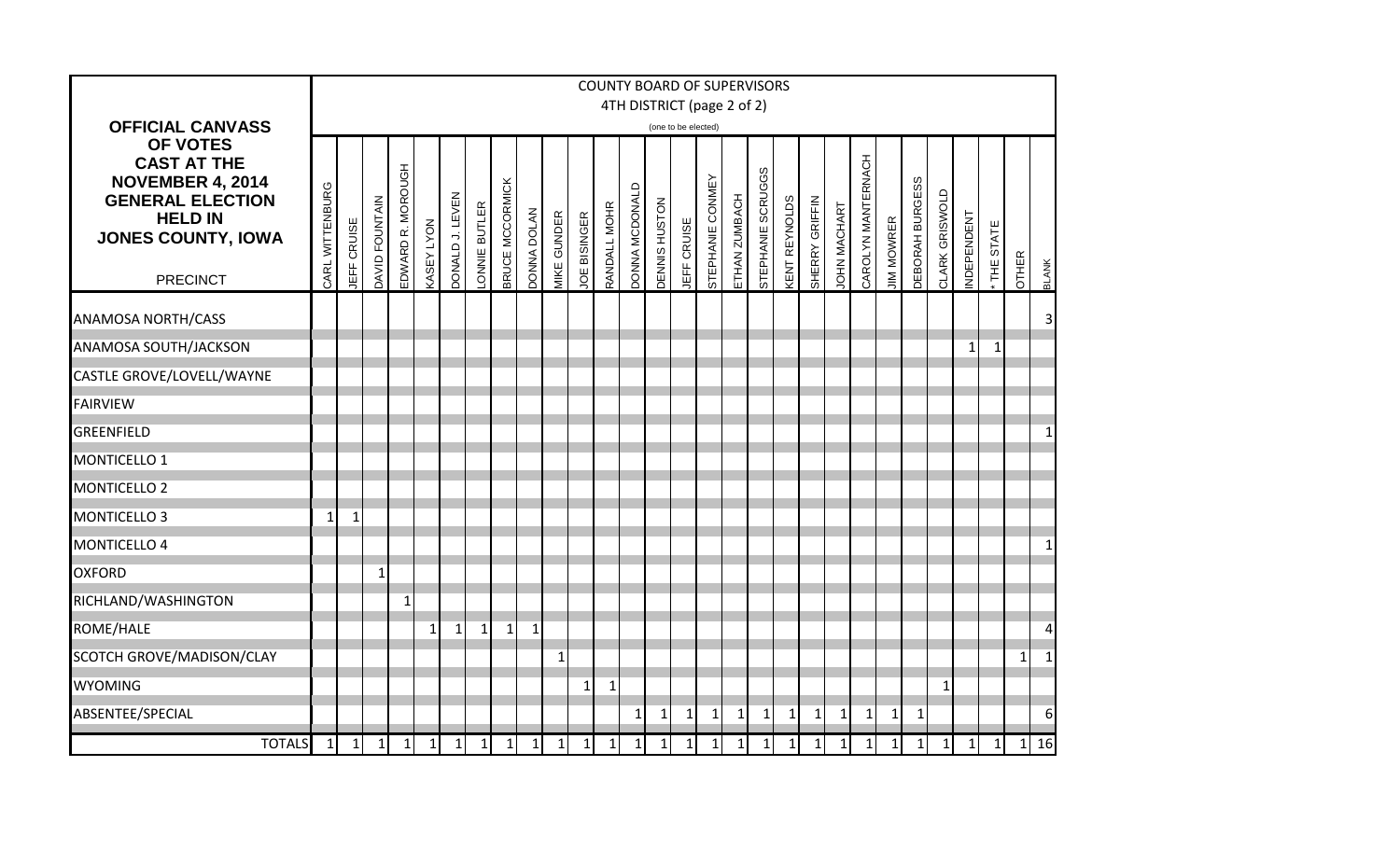|                                                                                                                                                 |                   |                 |                |                       |              |                  |              |               |               |                 |                   |              |              | <b>COUNTY</b>                    |                      |                    |                   |                            |                |                         |                 |            |             |              |                 |                |                        |                |
|-------------------------------------------------------------------------------------------------------------------------------------------------|-------------------|-----------------|----------------|-----------------------|--------------|------------------|--------------|---------------|---------------|-----------------|-------------------|--------------|--------------|----------------------------------|----------------------|--------------------|-------------------|----------------------------|----------------|-------------------------|-----------------|------------|-------------|--------------|-----------------|----------------|------------------------|----------------|
| <b>OFFICIAL CANVASS</b>                                                                                                                         |                   |                 |                |                       |              |                  |              |               |               |                 |                   |              |              | TREASURER<br>(one to be elected) |                      |                    |                   |                            |                |                         |                 |            |             |              |                 |                |                        |                |
| OF VOTES<br><b>CAST AT THE</b><br><b>NOVEMBER 4, 2014</b><br><b>GENERAL ELECTION</b><br><b>HELD IN</b><br>JONES COUNTY, IOWA<br><b>PRECINCT</b> | AMY L. PICRAY (R) | DEB PAULSEN     | BEN STOUT      | SR.<br>FRANCIS THOMAS | DAN LUBBEN   | ROBERT ROBERTSON | RENE HANDLON | BRENDA ECHOLS | CHARLIE TAKES | MIKE FITZGERALD | <b>JIM LAWSON</b> | ONNIE BUTLER | SANDRA DALE  | BRIDGET MARUGA                   | <b>KEVIN PAULSEN</b> | <b>MARK BALLOU</b> | STEPHANIE SCRUGGS | <b><i>ENT REYNOLDS</i></b> | MARY ACHENBACH | <b>AICHELLE TOENJES</b> | GRACE ZIMMERMAN | NDEPENDENT | THE STATE   | <b>OTHER</b> | <b>DEMOCRAT</b> | ANYBODY ELSE   | <b>UNACCOUNTED FOR</b> | <b>BLANK</b>   |
| <b>ANAMOSA NORTH/CASS</b>                                                                                                                       | 467               |                 |                | $\mathbf{1}$          | $\mathbf{1}$ | $\mathbf{1}$     | $\mathbf{1}$ |               |               |                 |                   |              |              |                                  |                      |                    |                   |                            |                |                         |                 |            |             |              |                 |                |                        |                |
| <b>ANAMOSA SOUTH/JACKSON</b>                                                                                                                    | 563               |                 |                |                       |              |                  |              | 1             |               |                 |                   |              |              |                                  |                      |                    |                   |                            |                |                         |                 | 1          | $\mathbf 1$ |              |                 | 1              | 1                      |                |
| CASTLE GROVE/LOVELL/WAYNE                                                                                                                       | 469               |                 | $\mathbf{1}$   |                       |              |                  |              |               |               |                 |                   |              |              |                                  |                      |                    |                   |                            |                |                         |                 |            |             |              |                 |                |                        |                |
| <b>FAIRVIEW</b>                                                                                                                                 | 391               |                 |                |                       |              |                  |              |               |               |                 |                   |              |              |                                  |                      |                    |                   |                            |                |                         |                 |            |             |              |                 |                |                        |                |
| <b>GREENFIELD</b>                                                                                                                               | 195               |                 |                |                       |              |                  |              |               |               |                 |                   |              |              |                                  |                      |                    |                   |                            |                |                         |                 |            |             |              |                 |                |                        |                |
| MONTICELLO 1                                                                                                                                    | 195               |                 |                |                       |              |                  |              |               |               |                 |                   |              |              |                                  |                      |                    |                   |                            |                |                         |                 |            |             |              |                 |                |                        |                |
| <b>MONTICELLO 2</b>                                                                                                                             | 205               |                 |                |                       |              |                  |              |               |               |                 |                   |              |              |                                  |                      |                    |                   |                            |                |                         |                 |            |             |              |                 |                |                        |                |
| MONTICELLO <sub>3</sub>                                                                                                                         | 172               |                 |                |                       |              |                  |              |               | 1             | $\mathbf{1}$    |                   |              |              |                                  |                      |                    |                   |                            |                |                         |                 |            |             |              |                 |                |                        |                |
| MONTICELLO 4                                                                                                                                    | 175               |                 |                |                       |              |                  |              |               |               |                 |                   |              |              |                                  |                      |                    |                   |                            |                |                         |                 |            |             |              |                 |                |                        |                |
| <b>OXFORD</b>                                                                                                                                   | 159               |                 |                |                       |              |                  |              |               |               |                 |                   |              |              |                                  |                      |                    |                   |                            |                |                         |                 |            |             |              |                 |                |                        |                |
| RICHLAND/WASHINGTON                                                                                                                             | 244               |                 |                |                       |              |                  |              |               |               |                 |                   |              |              |                                  |                      |                    |                   |                            |                |                         |                 |            |             |              |                 |                |                        |                |
| ROME/HALE                                                                                                                                       | 284               |                 |                |                       |              |                  |              |               |               |                 | 1                 | $\mathbf{1}$ |              |                                  |                      |                    |                   |                            |                |                         |                 |            |             |              |                 |                |                        |                |
| SCOTCH GROVE/MADISON/CLAY                                                                                                                       | 275               | $\overline{2}$  |                |                       |              |                  |              |               |               |                 |                   |              |              |                                  |                      |                    |                   |                            |                |                         |                 |            |             | $\mathbf{1}$ |                 |                |                        |                |
| <b>WYOMING</b>                                                                                                                                  | 179               | $1\overline{ }$ |                |                       |              |                  |              |               |               |                 |                   |              | $\mathbf{1}$ |                                  |                      |                    |                   |                            |                |                         |                 |            |             |              |                 |                |                        |                |
| ABSENTEE/SPECIAL                                                                                                                                | 2,206             | 1 <sup>1</sup>  | $\mathbf{1}$   |                       |              |                  |              |               |               |                 |                   |              |              | $\mathbf{1}$                     | 1                    | $1\vert$           | $1\vert$          | $\mathbf{1}$               | 1              | 1                       | 1               |            |             |              | $\overline{2}$  | 1              | $\mathbf{1}$           | 3              |
| <b>TOTALS</b>                                                                                                                                   | 6,179             | $\overline{4}$  | $\overline{2}$ | $\vert$ 1             | $1\vert$     | $\mathbf 1$      | 1            | $1\vert$      | 1             | $\vert$ 1       | $\vert$ 1         | $\vert$ 1    | $\mathbf 1$  | $1\vert$                         | $\vert$ 1            | 1                  | $\mathbf{1}$      | $\vert$ 1                  | $1\vert$       | $\mathbf 1$             | $1\vert$        | $1\vert$   | $\vert$ 1   | $\mathbf 1$  | $\overline{2}$  | $\overline{2}$ | $\mathbf 2$            | 5 <sub>l</sub> |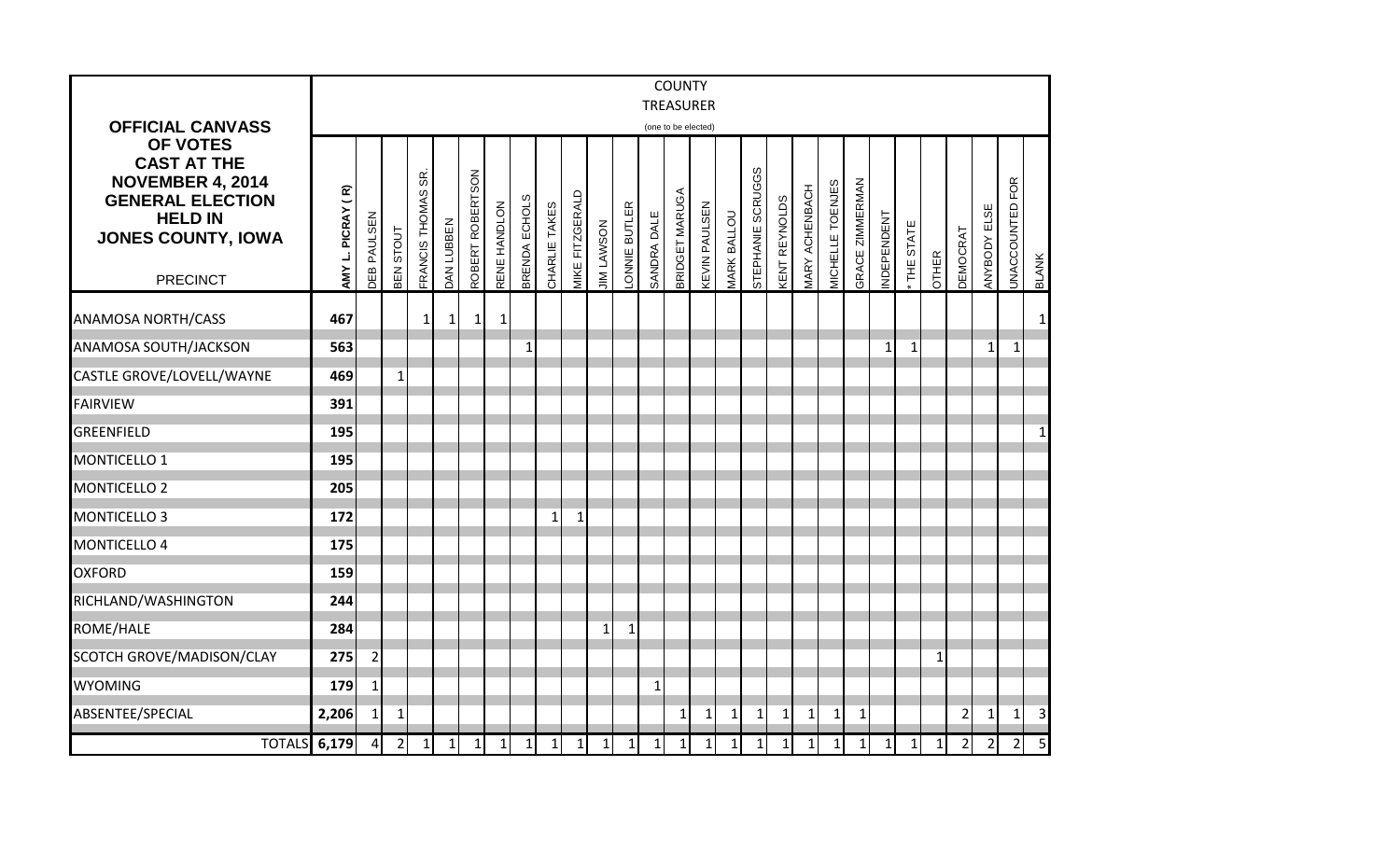|                                                                                                                  |                                    |                           |                  |                     |                   |              |              |                  |                      | <b>COUNTY</b>       |                     |              |               |                  |                            |            |           |              |                 |              |                   |                                   |                    |                    |              |                               |                           |                         | <b>COUNTY</b>           |                               |                        |                      |                   |                              |              |                  |                    |                  |                     |
|------------------------------------------------------------------------------------------------------------------|------------------------------------|---------------------------|------------------|---------------------|-------------------|--------------|--------------|------------------|----------------------|---------------------|---------------------|--------------|---------------|------------------|----------------------------|------------|-----------|--------------|-----------------|--------------|-------------------|-----------------------------------|--------------------|--------------------|--------------|-------------------------------|---------------------------|-------------------------|-------------------------|-------------------------------|------------------------|----------------------|-------------------|------------------------------|--------------|------------------|--------------------|------------------|---------------------|
|                                                                                                                  |                                    |                           |                  |                     |                   |              |              |                  |                      | <b>RECORDER</b>     |                     |              |               |                  |                            |            |           |              |                 |              |                   |                                   |                    |                    |              |                               |                           |                         |                         |                               | ATTORNEY (page 1 of 2) |                      |                   |                              |              |                  |                    |                  |                     |
| <b>OFFICIAL CANVASS</b><br>OF VOTES                                                                              |                                    |                           |                  |                     |                   |              |              |                  |                      | (one to be elected) |                     |              |               |                  |                            |            |           |              |                 |              |                   |                                   |                    |                    |              |                               |                           |                         | (one to be elected)     |                               |                        |                      |                   |                              |              |                  |                    |                  |                     |
| <b>CAST AT THE</b><br><b>NOVEMBER 4, 2014</b><br><b>GENERAL ELECTION</b><br><b>HELD IN</b><br>JONES COUNTY, IOWA | <b><i>IARIE KRUTZFIELD (R)</i></b> | <b>FRANCIS THOMAS SR.</b> | ROBERT ROBERTSON | <b>BETSY RAYMER</b> | <b>TRACY WARD</b> | RENE HANDLON | ROSIE AUSTIN | <b>ISA MOOTZ</b> | <b>VARON KELCHER</b> | SHERI MAIS          | <b>ENT REYNOLDS</b> | JILL HEIMS   | SOPHIE GEORGE | <b>PEG BUNDY</b> | <b><i>AICKEY MOUSE</i></b> | NDEPENDENT | THE STATE | <b>OTHER</b> | <b>JEMOCRAT</b> |              | E<br>PHIL PARSONS | <b>KRIS LYONS/CHRISTOPHER LYC</b> | <b>DOUG HERMAN</b> | <b>AIKE BOWMAN</b> | ADRIAN KNUTH | <b>MATT MCQUILLIN/MCQUILL</b> | OB/ROBERT SHIMANEK/SCHMMA | ANDY MCKEAN             | AY WILLEMS              | CARLSON<br><b>JIM/JAMESH.</b> | <b>UKE FELDERMAN</b>   | <b>RICHARD BAILY</b> | <b>DON STARRY</b> | န္တ<br><b>FRANCIS THOMAS</b> | JIM HOLLETT  | <b>SOON KOOB</b> | <b>TODD WEIMER</b> | SCOTTY SHOVER JR | <b>VIIKE DOOLEY</b> |
| <b>PRECINCT</b>                                                                                                  |                                    |                           |                  |                     |                   |              |              |                  |                      |                     |                     |              |               |                  |                            |            |           |              |                 | <b>SLANK</b> |                   |                                   |                    |                    |              |                               |                           |                         |                         |                               |                        |                      |                   |                              |              |                  |                    |                  |                     |
| <b>ANAMOSA NORTH/CASS</b>                                                                                        | 462                                | 1                         | $\mathbf{1}$     | $\mathbf{1}$        | 1                 | $\mathbf{1}$ |              |                  |                      |                     |                     |              |               |                  |                            |            |           |              |                 | 3            | 432               | Δ                                 |                    |                    |              |                               |                           |                         |                         |                               |                        | $\mathbf{1}$         |                   | $\mathbf{1}$                 | $\mathbf{1}$ | $\mathbf 1$      |                    |                  |                     |
| ANAMOSA SOUTH/JACKSON                                                                                            | 568                                |                           |                  |                     |                   |              |              |                  |                      |                     |                     |              |               |                  |                            |            |           |              |                 |              | 526               |                                   |                    |                    |              |                               |                           |                         |                         |                               |                        |                      |                   |                              |              |                  | -1                 |                  | $\overline{1}$      |
| CASTLE GROVE/LOVELL/WAYNE                                                                                        | 465                                |                           |                  |                     |                   |              |              |                  |                      |                     |                     |              |               |                  |                            |            |           |              |                 |              | 451               |                                   |                    |                    |              |                               | $\overline{2}$            |                         |                         |                               |                        |                      |                   |                              |              |                  |                    |                  |                     |
| <b>FAIRVIEW</b>                                                                                                  | 375                                |                           |                  |                     |                   |              | $\mathbf 1$  |                  |                      |                     |                     |              |               |                  |                            |            |           |              |                 |              | 356               |                                   |                    |                    |              |                               |                           |                         |                         | -1                            |                        |                      |                   |                              |              |                  |                    |                  |                     |
| <b>GREENFIELD</b>                                                                                                | 192                                |                           |                  |                     |                   |              |              |                  |                      |                     |                     |              |               |                  |                            |            |           |              |                 |              | 182               |                                   |                    |                    |              |                               |                           |                         |                         |                               | $\overline{2}$         |                      |                   |                              |              |                  |                    |                  |                     |
| MONTICELLO 1                                                                                                     | 195                                |                           |                  |                     |                   |              |              |                  |                      |                     |                     |              |               |                  |                            |            |           |              |                 |              | 184               |                                   | $\overline{2}$     |                    |              |                               |                           |                         |                         |                               |                        |                      |                   |                              |              |                  |                    |                  |                     |
| <b>MONTICELLO 2</b>                                                                                              | 202                                |                           |                  |                     |                   |              |              |                  |                      |                     |                     |              |               |                  |                            |            |           |              |                 |              | 188               |                                   | 1                  |                    |              |                               |                           |                         |                         |                               |                        |                      |                   |                              |              |                  |                    |                  |                     |
| MONTICELLO <sub>3</sub>                                                                                          | 174                                |                           |                  |                     |                   |              |              | -1               |                      |                     |                     |              |               |                  |                            |            |           |              |                 |              | 163               |                                   | -1                 |                    |              |                               |                           |                         |                         |                               |                        |                      |                   |                              |              |                  |                    |                  |                     |
| MONTICELLO 4                                                                                                     | 172                                |                           |                  |                     |                   |              |              |                  |                      |                     |                     |              |               | -1               |                            |            |           |              |                 |              | 168               | $\mathbf 1$                       | $\mathbf{1}$       |                    |              |                               |                           |                         |                         |                               |                        |                      |                   |                              |              |                  |                    |                  |                     |
| <b>OXFORD</b>                                                                                                    | 159                                |                           |                  |                     |                   |              |              |                  |                      |                     |                     |              |               |                  |                            |            |           |              |                 |              | 157               |                                   |                    |                    |              |                               |                           |                         |                         |                               |                        |                      |                   |                              |              |                  |                    |                  |                     |
| RICHLAND/WASHINGTON                                                                                              | 226                                |                           |                  |                     |                   |              |              |                  |                      |                     |                     |              |               |                  |                            |            |           |              |                 |              | 224               |                                   |                    |                    | -1           |                               |                           |                         |                         |                               |                        |                      |                   |                              |              |                  |                    |                  |                     |
| ROME/HALE                                                                                                        | 284                                |                           |                  |                     |                   |              |              |                  | $\mathbf{1}$         |                     |                     |              |               |                  |                            |            |           |              |                 |              | 269               |                                   |                    |                    | 2            |                               |                           |                         |                         |                               |                        |                      |                   |                              |              |                  |                    |                  |                     |
| SCOTCH GROVE/MADISON/CLAY                                                                                        | 272                                |                           |                  |                     |                   |              |              |                  |                      |                     |                     |              |               |                  |                            |            |           | $\mathbf{1}$ |                 |              | 258               |                                   |                    |                    |              |                               |                           |                         |                         |                               |                        |                      |                   |                              |              |                  |                    |                  |                     |
| <b>WYOMING</b>                                                                                                   | 176                                |                           |                  |                     |                   |              |              |                  |                      | -1                  |                     |              |               |                  |                            |            |           |              |                 |              | 168               |                                   |                    |                    |              |                               |                           |                         |                         |                               |                        |                      |                   |                              |              |                  |                    |                  |                     |
| ABSENTEE/SPECIAL                                                                                                 | 2,176                              |                           |                  |                     |                   |              |              |                  |                      |                     | -1                  | -1           | -1            |                  |                            |            |           |              | $\overline{2}$  |              | 2,048             | 4                                 | $\mathbf{1}$       | $\overline{2}$     | -1           | $\overline{2}$                |                           | $\overline{2}$          | $\overline{\mathbf{3}}$ | $\overline{2}$                |                        |                      |                   |                              |              |                  |                    |                  |                     |
| <b>TOTALS</b> 6,098                                                                                              |                                    | 1                         | $\mathbf{1}$     | $\mathbf{1}$        | $\vert$ 1         | $\mathbf{1}$ | $\mathbf{1}$ | $\mathbf{1}$     | $\mathbf{1}$         | $\mathbf{1}$        | $\mathbf{1}$        | $\mathbf{1}$ | $\mathbf{1}$  | 1                | $\mathbf{1}$               | $\vert$ 1  | 1         | $\mathbf{1}$ | $\overline{2}$  |              | 8 5,774 21        |                                   | 6                  | 5                  | 5            | $\overline{a}$                | $\overline{\mathbf{3}}$   | $\overline{\mathbf{3}}$ | $\overline{\mathbf{3}}$ | $\overline{\mathbf{3}}$       | $\left  \right $       | $\mathbf{1}$         | $\mathbf{1}$      | -1                           | 1            | $\mathbf 1$      |                    |                  | $\mathbf{1}$        |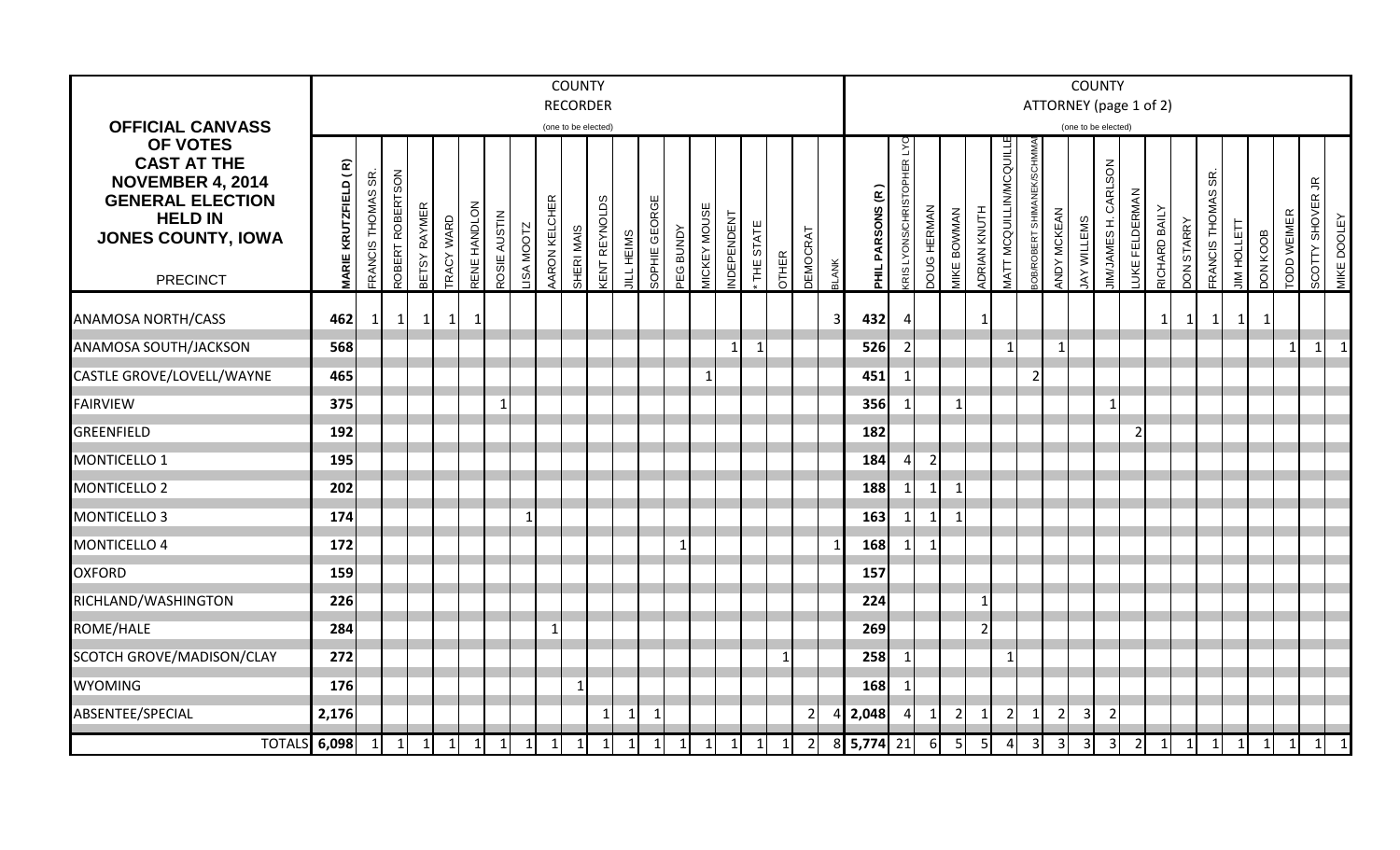|                                                                                                                                     |                |                        |                    |                 |               |                   |                       |              |                   |               |                         |                      | <b>COUNTY</b>       |                 |                  |              |              |                  |                 |               |              |              |                 |                         |                         |
|-------------------------------------------------------------------------------------------------------------------------------------|----------------|------------------------|--------------------|-----------------|---------------|-------------------|-----------------------|--------------|-------------------|---------------|-------------------------|----------------------|---------------------|-----------------|------------------|--------------|--------------|------------------|-----------------|---------------|--------------|--------------|-----------------|-------------------------|-------------------------|
|                                                                                                                                     |                |                        |                    |                 |               |                   |                       |              |                   |               | ATTORNEY (page 2 of 2)  |                      |                     |                 |                  |              |              |                  |                 |               |              |              |                 |                         |                         |
| <b>OFFICIAL CANVASS</b><br><b>OF VOTES</b>                                                                                          |                |                        |                    |                 |               |                   |                       |              |                   |               |                         |                      | (one to be elected) |                 |                  |              |              |                  |                 |               |              |              |                 |                         |                         |
| <b>CAST AT THE</b><br><b>NOVEMBER 4, 2014</b><br><b>GENERAL ELECTION</b><br><b>HELD IN</b><br>JONES COUNTY, IOWA<br><b>PRECINCT</b> | FRANK BECKWITH | <b>VICOLE CLAUSSEN</b> | <b>VIATT DRURY</b> | GRACE ZIMMERMAN | DANIEL ULRICH | <b>JIM THOMAS</b> | <b>UKE FELDERMANN</b> | ONNIE BUTLER | <b>JAMES WARD</b> | CRAIG ELLIOTT | <b>DUANE MANTERNACH</b> | <b>KENT REYNOLDS</b> | ROBERT HRUSKA       | YOGI SOMERVILLE | <b>ANET VOSS</b> | ANDY KEAN    | AL BUNDY     | <b>MATT GRAY</b> | DEREK DENNISTON | **) THE STATE | <b>OTHER</b> | NDEPENDENT   | <b>DEMOCRAT</b> | ANYONE ELSE/ANYBODY/NOT | <b>BLANK</b>            |
| <b>ANAMOSA NORTH/CASS</b>                                                                                                           |                |                        |                    |                 |               |                   |                       |              |                   |               |                         |                      |                     |                 |                  |              |              |                  |                 |               |              |              |                 |                         | 3                       |
| ANAMOSA SOUTH/JACKSON                                                                                                               |                |                        |                    |                 |               |                   |                       |              |                   |               |                         |                      |                     |                 |                  |              |              |                  |                 | $\mathbf 1$   |              | $\mathbf{1}$ |                 | 1                       |                         |
| CASTLE GROVE/LOVELL/WAYNE                                                                                                           | $\mathbf{1}$   |                        |                    |                 |               |                   |                       |              |                   |               |                         |                      |                     |                 |                  |              |              |                  |                 |               |              |              |                 |                         |                         |
| <b>FAIRVIEW</b>                                                                                                                     |                | $\mathbf 1$            |                    |                 |               |                   |                       |              |                   |               |                         |                      |                     |                 |                  |              |              |                  |                 |               |              |              |                 | 1                       |                         |
| <b>GREENFIELD</b>                                                                                                                   |                |                        |                    |                 |               |                   |                       |              |                   |               |                         |                      |                     |                 |                  |              |              |                  |                 |               |              |              |                 |                         |                         |
| MONTICELLO 1                                                                                                                        |                |                        |                    |                 |               |                   |                       |              |                   |               |                         |                      |                     |                 |                  |              |              |                  |                 |               |              |              |                 | $\mathbf{1}$            | 1                       |
| <b>MONTICELLO 2</b>                                                                                                                 |                |                        |                    |                 |               |                   |                       |              |                   |               |                         |                      |                     |                 |                  |              |              |                  |                 |               |              |              |                 |                         |                         |
| <b>MONTICELLO 3</b>                                                                                                                 |                |                        | $\mathbf{1}$       | $\mathbf{1}$    |               |                   |                       |              |                   |               |                         |                      |                     |                 |                  |              |              |                  |                 |               |              |              |                 |                         |                         |
| MONTICELLO 4                                                                                                                        |                |                        |                    |                 |               |                   |                       |              |                   |               |                         |                      |                     |                 |                  |              | $\mathbf{1}$ |                  |                 |               |              |              |                 | $\mathbf{1}$            |                         |
| <b>OXFORD</b>                                                                                                                       |                |                        |                    |                 |               |                   |                       |              |                   |               |                         |                      |                     |                 |                  |              |              |                  |                 |               |              |              |                 | 1                       |                         |
| RICHLAND/WASHINGTON                                                                                                                 |                |                        |                    |                 |               |                   |                       |              |                   |               |                         |                      |                     |                 |                  |              |              |                  |                 |               |              |              |                 |                         |                         |
| ROME/HALE                                                                                                                           |                |                        |                    |                 | $\mathbf{1}$  | $\mathbf{1}$      | 1                     | 1            |                   |               |                         |                      |                     |                 |                  |              |              |                  |                 |               |              |              |                 |                         | $\overline{\mathbf{c}}$ |
| SCOTCH GROVE/MADISON/CLAY                                                                                                           |                |                        |                    |                 |               |                   |                       |              |                   |               |                         |                      |                     |                 |                  |              |              | $\mathbf{1}$     | 1               |               | $\mathbf{1}$ |              |                 |                         |                         |
| <b>WYOMING</b>                                                                                                                      |                |                        |                    |                 |               |                   |                       |              |                   |               |                         |                      |                     |                 |                  |              |              |                  |                 |               |              |              |                 | $\mathbf{1}$            |                         |
| ABSENTEE/SPECIAL                                                                                                                    |                |                        |                    |                 |               |                   |                       |              | $\mathbf{1}$      | $\mathbf{1}$  | $\mathbf{1}$            | $\mathbf{1}$         | 1                   | $\mathbf{1}$    | 1                | $\mathbf{1}$ |              |                  |                 |               |              |              | $\overline{2}$  | $\mathbf{1}$            | 4                       |
| <b>TOTALS</b>                                                                                                                       | $1\vert$       | $1\vert$               | $\vert$ 1          | $\mathbf 1$     | $\mathbf{1}$  | $1\vert$          | $\mathbf 1$           | $\mathbf 1$  | $1\vert$          | $\mathbf 1$   | $\mathbf 1$             | $\mathbf{1}$         | $\mathbf 1$         | $\mathbf 1$     | $\mathbf{1}$     | $1\vert$     | $1\vert$     | $1\vert$         | $\mathbf{1}$    | $\mathbf 1$   | $\mathbf 1$  | $\mathbf 1$  | $\overline{2}$  | $\overline{7}$          | 10                      |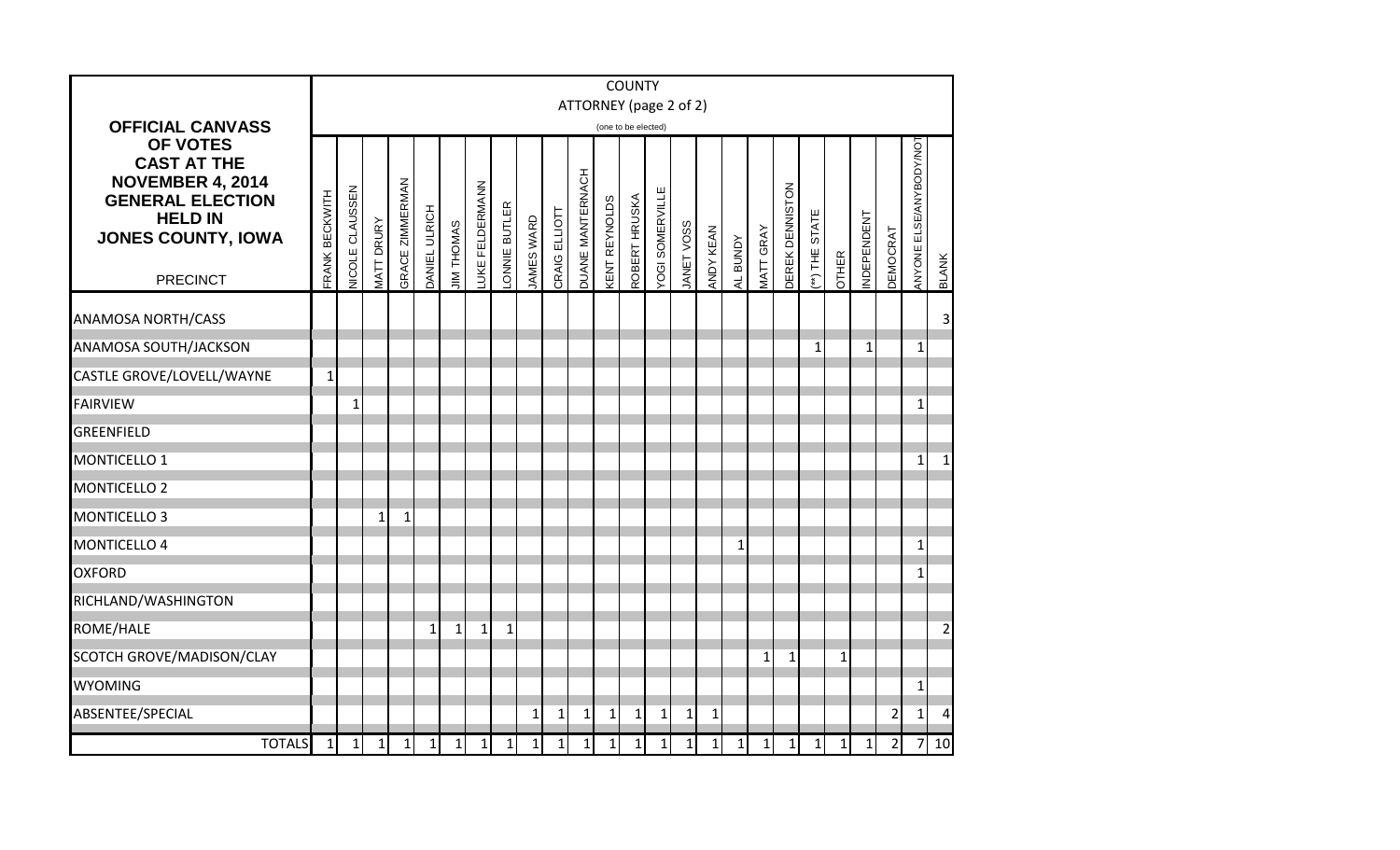|                                                                 |                  |                         | CASS                   |                   |              |                    |               | CASS                |              |              |             |                     | CASTLE GROVE               |              |                     |                |                          | <b>CASTLE GROVE</b>     |                     |                  |             |                    |              |                    |                |                  | <b>CLAY</b>         |                      |                     |                   |
|-----------------------------------------------------------------|------------------|-------------------------|------------------------|-------------------|--------------|--------------------|---------------|---------------------|--------------|--------------|-------------|---------------------|----------------------------|--------------|---------------------|----------------|--------------------------|-------------------------|---------------------|------------------|-------------|--------------------|--------------|--------------------|----------------|------------------|---------------------|----------------------|---------------------|-------------------|
|                                                                 |                  |                         | <b>CLERK</b>           |                   |              |                    |               | <b>TRUSTEE</b>      |              |              |             |                     | <b>CLERK</b>               |              |                     |                |                          |                         | <b>TRUSTEE</b>      |                  |             |                    |              |                    |                |                  | <b>CLERK</b>        |                      |                     |                   |
| <b>OFFICIAL CANVASS</b>                                         |                  |                         | (one to be elected)    |                   |              |                    |               | (one to be elected) |              |              |             |                     | (one to be elected)        |              |                     |                |                          |                         | (one to be elected) |                  |             |                    |              |                    |                |                  | (one to be elected) |                      |                     |                   |
| OF VOTES<br><b>CAST AT THE</b><br><b>NOVEMBER 4, 2014</b>       |                  |                         |                        |                   |              |                    |               |                     |              |              |             |                     |                            |              |                     |                |                          |                         |                     |                  |             | FOR                |              |                    |                |                  |                     |                      |                     |                   |
| <b>GENERAL ELECTION</b><br><b>HELD IN</b><br>JONES COUNTY, IOWA | <b>AN MILLER</b> | YANDA<br><b>ANDHTUA</b> | KURTH<br><b>GLENDA</b> | <b>AQNAY INDI</b> | <b>BLANK</b> | <b>MIKE MILLER</b> | ANTHONY YANDA | RON KNUTSON         | JOHN YANDA   | <b>BLANK</b> | BECKY HOGAN | <b>VEDRA HANKEN</b> | <b>STADMULLER</b><br>DIANE | <b>BLANK</b> | DARREN STADTMUELLER | CHAD KROMMINGA | <b>GEORGE MANTERNACH</b> | <b>DUANE MANTERNACH</b> | <b>KEVIN MILLER</b> | SARAH ZIRKELBACH | PAUL SPECHT | <b>JNACCOUNTED</b> | <b>BLANK</b> | <b>DARYL HANNA</b> | ERICKA BRADLEY | <b>IARK DOLL</b> | RON FAGEN           | <b>KIRBY PAULSEN</b> | <b>DENNIS ORRIS</b> | <b>JUKE COYLE</b> |
| <b>PRECINCT</b>                                                 |                  |                         |                        |                   |              |                    |               |                     |              |              |             |                     |                            |              |                     |                |                          |                         |                     |                  |             |                    |              |                    |                |                  |                     |                      |                     |                   |
| ANAMOSA NORTH/CASS                                              | 145              | 1                       | 1                      | $\mathbf{1}$      |              | $1$   133          |               |                     |              |              |             |                     |                            |              |                     |                |                          |                         |                     |                  |             |                    |              |                    |                |                  |                     |                      |                     |                   |
| ANAMOSA SOUTH/JACKSON                                           |                  |                         |                        |                   |              |                    |               |                     |              |              |             |                     |                            |              |                     |                |                          |                         |                     |                  |             |                    |              |                    |                |                  |                     |                      |                     |                   |
| CASTLE GROVE/LOVELL/WAYNE                                       |                  |                         |                        |                   |              |                    |               |                     |              |              | 71          |                     |                            |              | 6                   | $\mathbf{1}$   |                          |                         |                     |                  |             |                    |              |                    |                |                  |                     |                      |                     |                   |
| <b>FAIRVIEW</b>                                                 |                  |                         |                        |                   |              |                    |               |                     |              |              |             |                     |                            |              |                     |                |                          |                         |                     |                  |             |                    |              |                    |                |                  |                     |                      |                     |                   |
| GREENFIELD                                                      |                  |                         |                        |                   |              |                    |               |                     |              |              |             |                     |                            |              |                     |                |                          |                         |                     |                  |             |                    |              |                    |                |                  |                     |                      |                     |                   |
| MONTICELLO 1                                                    |                  |                         |                        |                   |              |                    |               |                     |              |              |             |                     |                            |              |                     |                |                          |                         |                     |                  |             |                    |              |                    |                |                  |                     |                      |                     |                   |
| <b>MONTICELLO 2</b>                                             |                  |                         |                        |                   |              |                    |               |                     |              |              |             |                     |                            |              |                     |                |                          |                         |                     |                  |             |                    |              |                    |                |                  |                     |                      |                     |                   |
| <b>MONTICELLO 3</b>                                             |                  |                         |                        |                   |              |                    |               |                     |              |              |             |                     |                            |              |                     |                |                          |                         |                     |                  |             |                    |              |                    |                |                  |                     |                      |                     |                   |
| MONTICELLO 4                                                    |                  |                         |                        |                   |              |                    |               |                     |              |              |             |                     |                            |              |                     |                |                          |                         |                     |                  |             |                    |              |                    |                |                  |                     |                      |                     |                   |
| <b>OXFORD</b>                                                   |                  |                         |                        |                   |              |                    |               |                     |              |              |             |                     |                            |              |                     |                |                          |                         |                     |                  |             |                    |              |                    |                |                  |                     |                      |                     |                   |
| RICHLAND/WASHINGTON                                             |                  |                         |                        |                   |              |                    |               |                     |              |              |             |                     |                            |              |                     |                |                          |                         |                     |                  |             |                    |              |                    |                |                  |                     |                      |                     |                   |
| ROME/HALE                                                       |                  |                         |                        |                   |              |                    |               |                     |              |              |             |                     |                            |              |                     |                |                          |                         |                     |                  |             |                    |              |                    |                |                  |                     |                      |                     |                   |
| SCOTCH GROVE/MADISON/CLAY                                       |                  |                         |                        |                   |              |                    |               |                     |              |              |             |                     |                            |              |                     |                |                          |                         |                     |                  |             |                    |              | $\mathbf{1}$       | $\mathbf{1}$   | $\mathbf{1}$     | $\mathbf{1}$        | $\mathbf{1}$         | $\mathbf{1}$        |                   |
| <b>WYOMING</b>                                                  |                  |                         |                        |                   |              |                    |               |                     |              |              |             |                     |                            |              |                     |                |                          |                         |                     |                  |             |                    |              |                    |                |                  |                     |                      |                     |                   |
| ABSENTEE - LATE/SPECIAL                                         | 55               |                         |                        |                   |              | 56                 |               |                     |              |              | 50          | -1                  | 1                          | 1            | 5                   | 1              | 1                        | 1                       | 1                   | 1                | 1           |                    |              |                    |                |                  |                     |                      |                     | $\vert$ 1         |
| <b>TOTALS</b> 200                                               |                  | 1                       | $\vert$ 1              | $1\vert$          |              | 2 189              | $1\vert$      | 1                   | $\mathbf{1}$ |              | $2$ 121     | $\mathbf{1}$        | $\mathbf{1}$               | $\mathbf{1}$ | 11                  | $\overline{2}$ | $\mathbf{1}$             | $\mathbf{1}$            | $\vert$ 1           | $\vert$ 1        | $\vert$ 1   | $1\vert$           | 1            | $\mathbf{1}$       | 1              | $\vert$ 1        | $\mathbf{1}$        | $\vert$ 1            | 1                   | $\mathbf{1}$      |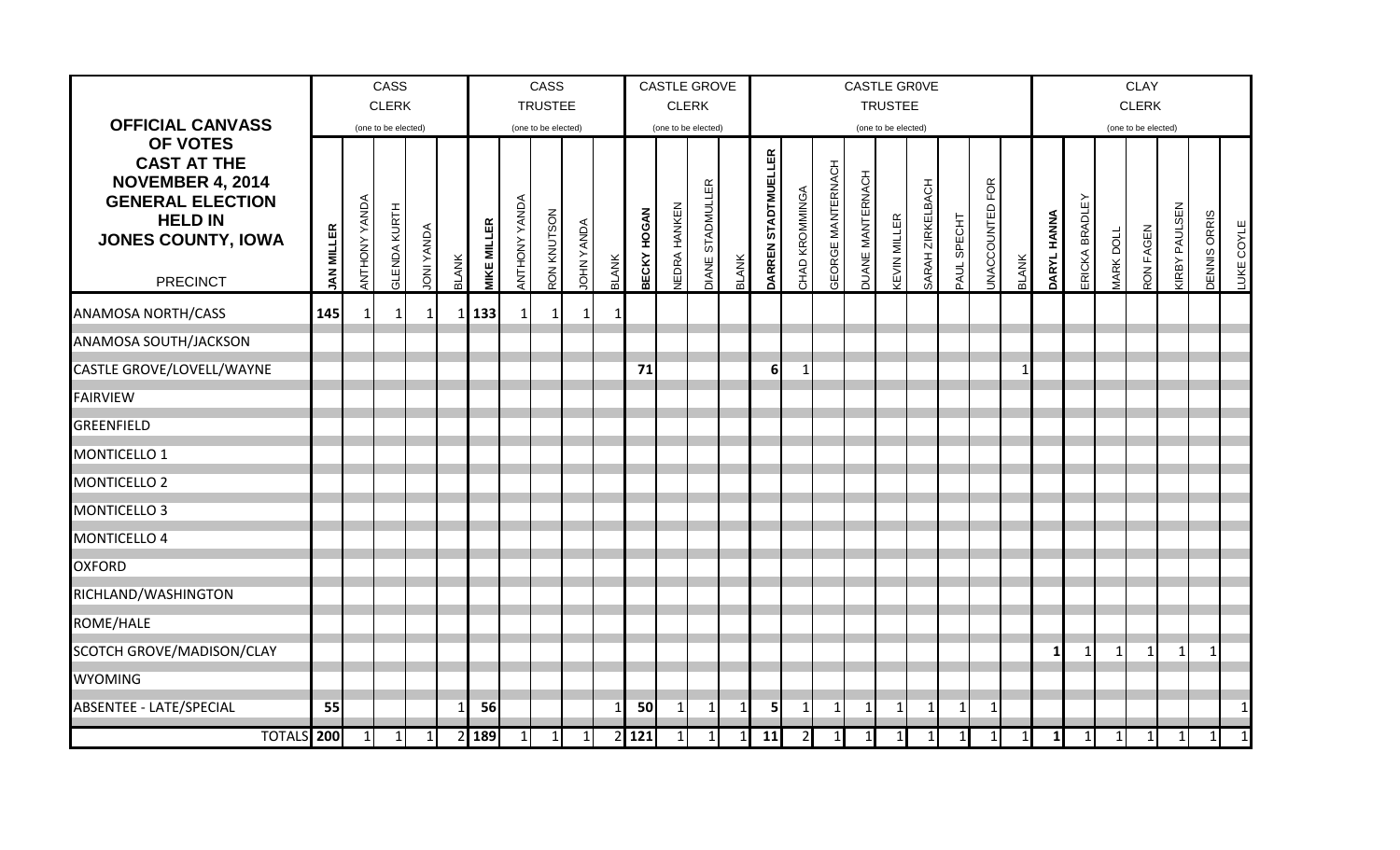|                                                                                                                                                 |                         |                |              | <b>CLAY</b>             |                          |                  |                       |               |             |                        | <b>FAIRVIEW</b>     |               |                            |             |                   |                   |                                | <b>FAIRVIEW</b>     |                    |           |                |          | <b>GREENFIELD</b>        |                   |              |                         |                          |                      | <b>GREENFIELD</b>    |                   |                      |              |
|-------------------------------------------------------------------------------------------------------------------------------------------------|-------------------------|----------------|--------------|-------------------------|--------------------------|------------------|-----------------------|---------------|-------------|------------------------|---------------------|---------------|----------------------------|-------------|-------------------|-------------------|--------------------------------|---------------------|--------------------|-----------|----------------|----------|--------------------------|-------------------|--------------|-------------------------|--------------------------|----------------------|----------------------|-------------------|----------------------|--------------|
|                                                                                                                                                 |                         |                |              | <b>TRUSTEE</b>          |                          |                  |                       |               |             |                        | <b>CLERK</b>        |               |                            |             |                   |                   |                                | <b>TRUSTEE</b>      |                    |           |                |          | <b>CLERK</b>             |                   |              |                         |                          |                      | <b>TRUSTEE</b>       |                   |                      |              |
| <b>OFFICIAL CANVASS</b>                                                                                                                         |                         |                |              | (one to be elected)     |                          |                  |                       |               |             |                        | (one to be elected) |               |                            |             |                   |                   |                                | (one to be elected) |                    |           |                |          | (one to be elected)      |                   |              |                         |                          |                      | (one to be elected)  |                   |                      |              |
| OF VOTES<br><b>CAST AT THE</b><br><b>NOVEMBER 4, 2014</b><br><b>GENERAL ELECTION</b><br><b>HELD IN</b><br>JONES COUNTY, IOWA<br><b>PRECINCT</b> | <b>THOMAS ORR</b>       | ERICKA BRADLEY | TOM DOLL     | <b>KENNETH HANNA</b>    | <b><i>JIKE MEADE</i></b> | <b>IARK DOLL</b> | <b>YLE A. THEISEN</b> | INDA FANGMANN | YNN DECIOUS | <b>OAN HINDRICHSEN</b> | SHARON TAYLOR       | EO KOSTIHA JR | <b><i>JIKE RINIKER</i></b> | <b>LANK</b> | DANIEL G. RICKELS | RANDY HINDRICHSEN | <b>O'BRIEN</b><br><b>VIIKE</b> | <b>THOMAS WELSH</b> | <b>DALE WALKER</b> | TOM HANNA | <b>BLANK</b>   | ORI JESS | <b>KEITH MORNINGSTAR</b> | <b>VICK BOREN</b> | <b>BLANK</b> | GARY SMITH              | <b>CEITH MORNINGSTAR</b> | <b>TERRY KAUFMAN</b> | <b>JICK L. BOREN</b> | <b>GARY NOVAK</b> | <b>DON VONBEHREN</b> | <b>BLANK</b> |
| <b>ANAMOSA NORTH/CASS</b>                                                                                                                       |                         |                |              |                         |                          |                  | $\overline{2}$        |               |             |                        |                     |               |                            |             | $\mathbf{2}$      |                   |                                |                     |                    |           |                |          |                          |                   |              |                         |                          |                      |                      |                   |                      |              |
| ANAMOSA SOUTH/JACKSON                                                                                                                           |                         |                |              |                         |                          |                  |                       |               |             |                        |                     |               |                            |             | $\mathbf{1}$      |                   |                                |                     |                    |           |                |          |                          |                   |              |                         |                          |                      |                      |                   |                      |              |
| CASTLE GROVE/LOVELL/WAYNE                                                                                                                       |                         |                |              |                         |                          |                  |                       |               |             |                        |                     |               |                            |             |                   |                   |                                |                     |                    |           |                |          |                          |                   |              |                         |                          |                      |                      |                   |                      |              |
| <b>FAIRVIEW</b>                                                                                                                                 |                         |                |              |                         |                          |                  | 325                   | $\mathbf{1}$  | 1           |                        |                     |               |                            |             | 350               | $\mathbf{1}$      | $\mathbf{1}$                   | $\mathbf 1$         | $\mathbf{1}$       |           |                |          |                          |                   |              |                         |                          |                      |                      |                   |                      |              |
| GREENFIELD                                                                                                                                      |                         |                |              |                         |                          |                  |                       |               |             |                        |                     |               |                            |             |                   |                   |                                |                     |                    |           |                | 4        | -1                       |                   | 1            | 7                       | $\overline{2}$           |                      |                      |                   |                      |              |
| MONTICELLO 1                                                                                                                                    |                         |                |              |                         |                          |                  |                       |               |             |                        |                     |               |                            |             |                   |                   |                                |                     |                    |           |                |          |                          |                   |              |                         |                          |                      |                      |                   |                      |              |
| <b>MONTICELLO 2</b>                                                                                                                             |                         |                |              |                         |                          |                  |                       |               |             |                        |                     |               |                            |             |                   |                   |                                |                     |                    |           |                |          |                          |                   |              |                         |                          |                      |                      |                   |                      |              |
| MONTICELLO <sub>3</sub>                                                                                                                         |                         |                |              |                         |                          |                  |                       |               |             |                        |                     |               |                            |             |                   |                   |                                |                     |                    |           |                |          |                          |                   |              |                         |                          |                      |                      |                   |                      |              |
| MONTICELLO 4                                                                                                                                    |                         |                |              |                         |                          |                  |                       |               |             |                        |                     |               |                            |             |                   |                   |                                |                     |                    |           |                |          |                          |                   |              |                         |                          |                      |                      |                   |                      |              |
| <b>OXFORD</b>                                                                                                                                   |                         |                |              |                         |                          |                  |                       |               |             |                        |                     |               |                            |             |                   |                   |                                |                     |                    |           |                |          |                          |                   |              |                         |                          |                      |                      |                   |                      |              |
| RICHLAND/WASHINGTON                                                                                                                             |                         |                |              |                         |                          |                  |                       |               |             |                        |                     |               |                            |             |                   |                   |                                |                     |                    |           |                |          |                          |                   |              |                         |                          |                      |                      |                   |                      |              |
| ROME/HALE                                                                                                                                       |                         |                |              |                         |                          |                  |                       |               |             |                        |                     |               |                            |             |                   |                   |                                |                     |                    |           |                |          |                          |                   |              |                         |                          |                      |                      |                   |                      |              |
| SCOTCH GROVE/MADISON/CLAY                                                                                                                       | $\overline{\mathbf{c}}$ | 1              | $\mathbf{1}$ | -1                      | $\mathbf{1}$             |                  |                       |               |             |                        |                     |               |                            |             |                   |                   |                                |                     |                    |           |                |          |                          |                   |              |                         |                          |                      |                      |                   |                      |              |
| <b>WYOMING</b>                                                                                                                                  |                         |                |              |                         |                          |                  |                       |               |             |                        |                     |               |                            |             |                   |                   |                                |                     |                    |           |                |          |                          |                   |              |                         |                          |                      |                      |                   |                      |              |
| ABSENTEE - LATE/SPECIAL                                                                                                                         |                         |                |              |                         |                          |                  | $1$   245             |               |             |                        |                     |               | 1                          |             | 2 250             |                   |                                |                     |                    | 1         | $\overline{2}$ |          |                          | 1                 |              | -1                      |                          | $\mathbf{1}$         | 1                    | $\mathbf 1$       | -1                   |              |
| <b>TOTALS</b>                                                                                                                                   | $\mathbf{2}$            | $\vert$ 1      | 1            | $\overline{\mathbf{1}}$ | $\overline{\mathbf{1}}$  |                  | $1$ [572]             | $\boxed{1}$   | $\boxed{1}$ | 1                      | 1                   | $\mathbf{1}$  | $\mathbf{1}$               |             | 2 603             | 1                 | $\vert$ 1                      | 1                   | $\vert$ 1          | $\vert$ 1 | $\mathbf{2}$   |          | $4 \mid 1$               | $\boxed{1}$       | $\mathbf{1}$ | $\overline{\mathbf{8}}$ | $\vert$ 2                | $\mathbf{1}$         | $\overline{1}$       | $\vert$ 1         | $\vert$ 1            |              |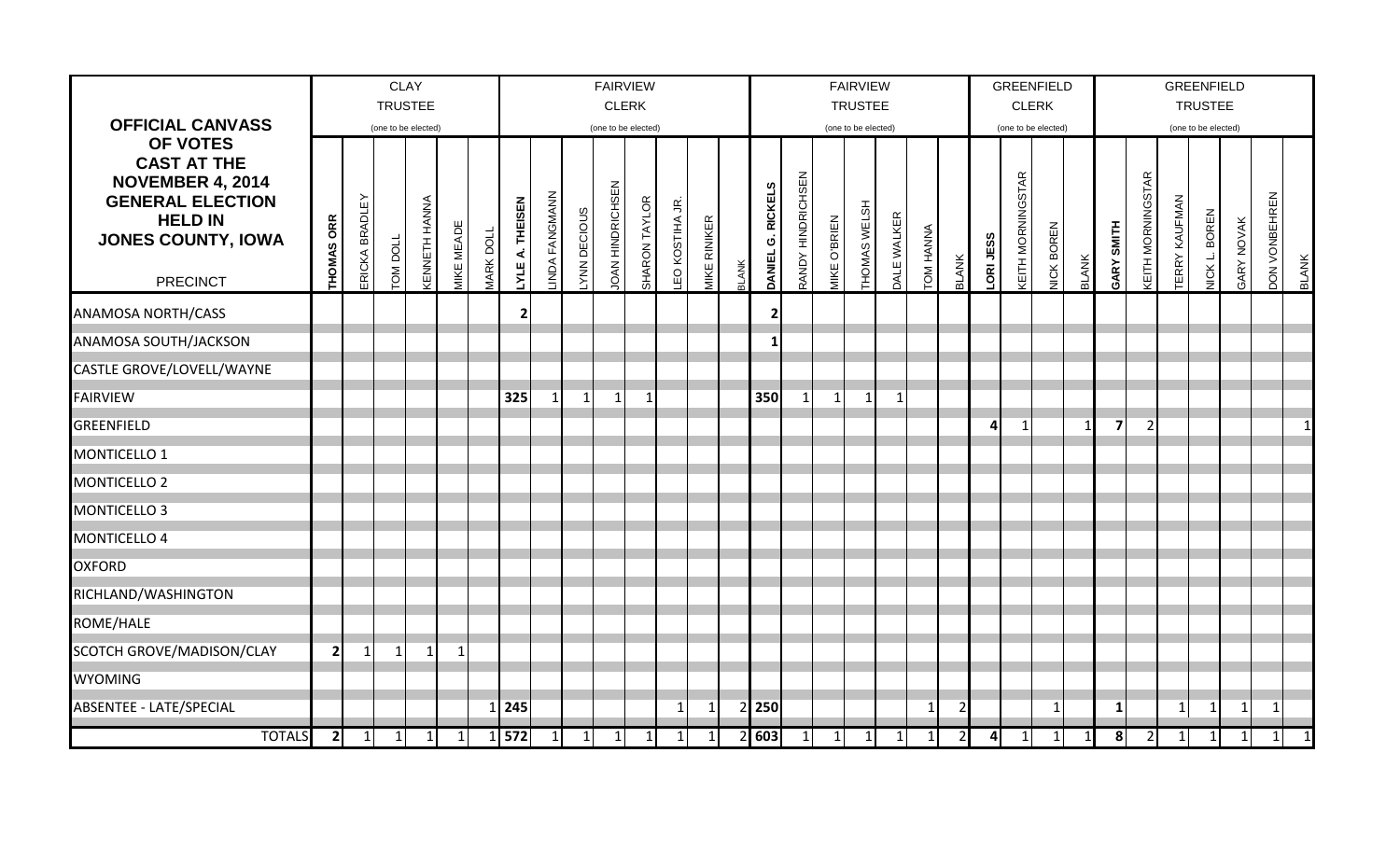|                                                                                                                                                 |                          | <b>HALE</b>         | <b>HALE</b>         |                 |                        |               |                   | <b>JACKSON</b>      |              |                |                |              |                          |                |                       |                 | <b>JACKSON</b>      |                   |                     |                |                           |              |                    | LOVELL              |                          |
|-------------------------------------------------------------------------------------------------------------------------------------------------|--------------------------|---------------------|---------------------|-----------------|------------------------|---------------|-------------------|---------------------|--------------|----------------|----------------|--------------|--------------------------|----------------|-----------------------|-----------------|---------------------|-------------------|---------------------|----------------|---------------------------|--------------|--------------------|---------------------|--------------------------|
|                                                                                                                                                 |                          | <b>CLERK</b>        | <b>TRUSTEE</b>      |                 |                        |               |                   | <b>CLERK</b>        |              |                |                |              |                          |                |                       |                 | <b>TRUSTEE</b>      |                   |                     |                |                           |              |                    | <b>CLERK</b>        |                          |
| <b>OFFICIAL CANVASS</b>                                                                                                                         |                          | (one to be elected) | (one to be elected) |                 |                        |               |                   | (one to be elected) |              |                |                |              |                          |                |                       |                 | (one to be elected) |                   |                     |                |                           |              |                    | (one to be elected) |                          |
| OF VOTES<br><b>CAST AT THE</b><br><b>NOVEMBER 4, 2014</b><br><b>GENERAL ELECTION</b><br><b>HELD IN</b><br>JONES COUNTY, IOWA<br><b>PRECINCT</b> | <b>TERRI L. HAMILTON</b> |                     | <b>BRAD MANUEL</b>  | RALPH ANDREESEN | <b>OYCE FINN DIRKS</b> | CONNIE GRASSI | <b>BETTY HORA</b> | REBECCA CALAWAY     | ANCE TOENJES | INDSAY NEILSON | RANDY BIEBER   | <b>BLANK</b> | GORDON THOMPSON          | <b>AVO NON</b> | <b>JASON CALLOWAY</b> | <b>KEN WARD</b> | RALPH ANDREESEN     | RICHARD KAVANAUGH | <b>DEAN EDWARDS</b> | ARRY NEILSON   | FOR<br><b>JNACCOUNTED</b> | <b>BLANK</b> | DAVE LUBBEN        | CRAIG DECKER        | <b>BLANK</b>             |
| <b>ANAMOSA NORTH/CASS</b>                                                                                                                       |                          |                     |                     |                 |                        |               |                   |                     |              |                |                |              |                          |                |                       |                 |                     |                   |                     |                |                           |              |                    |                     |                          |
| <b>ANAMOSA SOUTH/JACKSON</b>                                                                                                                    |                          |                     |                     | 3               | $\mathbf 1$            | $\mathbf{1}$  | $\mathbf{1}$      | 1                   |              |                |                |              | 3                        | 1              | 1                     | 1               | $\mathbf{1}$        | 1                 |                     |                |                           | $\mathbf{1}$ |                    |                     |                          |
| CASTLE GROVE/LOVELL/WAYNE                                                                                                                       |                          |                     |                     |                 |                        |               |                   |                     |              |                |                |              |                          |                |                       |                 |                     |                   |                     |                |                           |              | 213                | 1                   |                          |
| <b>FAIRVIEW</b>                                                                                                                                 |                          |                     |                     |                 |                        |               |                   |                     |              |                |                |              |                          |                |                       |                 |                     |                   |                     |                |                           |              |                    |                     |                          |
| <b>GREENFIELD</b>                                                                                                                               |                          |                     |                     |                 |                        |               |                   |                     |              |                |                |              |                          |                |                       |                 |                     |                   |                     |                |                           |              |                    |                     |                          |
| MONTICELLO 1                                                                                                                                    |                          |                     |                     |                 |                        |               |                   |                     |              |                |                |              |                          |                |                       |                 |                     |                   |                     |                |                           |              |                    |                     |                          |
| <b>MONTICELLO 2</b>                                                                                                                             |                          |                     |                     |                 |                        |               |                   |                     |              |                |                |              |                          |                |                       |                 |                     |                   |                     |                |                           |              |                    |                     |                          |
| <b>MONTICELLO 3</b>                                                                                                                             |                          |                     |                     |                 |                        |               |                   |                     |              |                |                |              |                          |                |                       |                 |                     |                   |                     |                |                           |              |                    |                     |                          |
| MONTICELLO 4                                                                                                                                    |                          |                     |                     |                 |                        |               |                   |                     |              |                |                |              |                          |                |                       |                 |                     |                   |                     |                |                           |              |                    |                     |                          |
| <b>OXFORD</b>                                                                                                                                   |                          |                     |                     |                 |                        |               |                   |                     |              |                |                |              |                          |                |                       |                 |                     |                   |                     |                |                           |              |                    |                     |                          |
| RICHLAND/WASHINGTON                                                                                                                             |                          |                     |                     |                 |                        |               |                   |                     |              |                |                |              |                          |                |                       |                 |                     |                   |                     |                |                           |              |                    |                     |                          |
| ROME/HALE                                                                                                                                       | 57                       |                     | 56                  |                 |                        |               |                   |                     |              |                |                |              |                          |                |                       |                 |                     |                   |                     |                |                           |              |                    |                     |                          |
| SCOTCH GROVE/MADISON/CLAY                                                                                                                       |                          |                     |                     |                 |                        |               |                   |                     |              |                |                |              |                          |                |                       |                 |                     |                   |                     |                |                           |              |                    |                     |                          |
| <b>WYOMING</b>                                                                                                                                  |                          |                     |                     |                 |                        |               |                   |                     |              |                |                |              |                          |                |                       |                 |                     |                   |                     |                |                           |              |                    |                     |                          |
| <b>ABSENTEE - LATE/SPECIAL</b>                                                                                                                  | 42                       |                     | 42                  | 2               |                        |               |                   |                     |              | 1              | 1              |              | 2                        |                |                       |                 |                     |                   | -1                  | $\overline{2}$ |                           |              | $1$ 152            |                     | $\vert$ 1                |
| <b>TOTALS</b>                                                                                                                                   | 99                       |                     | 98                  | 5 <sup>1</sup>  | 1                      | $\vert$ 1     | $\vert$ 1         | 1                   | 1            | 1              | $\overline{1}$ | $\mathbf{1}$ | $\overline{\phantom{a}}$ | $\vert$ 1      | $1\vert$              | $\vert$ 1       | $\vert$ 1           | $\vert$ 1         | 1                   | 2              | 1                         |              | $2 \overline{365}$ | $1\vert$            | $\overline{\phantom{a}}$ |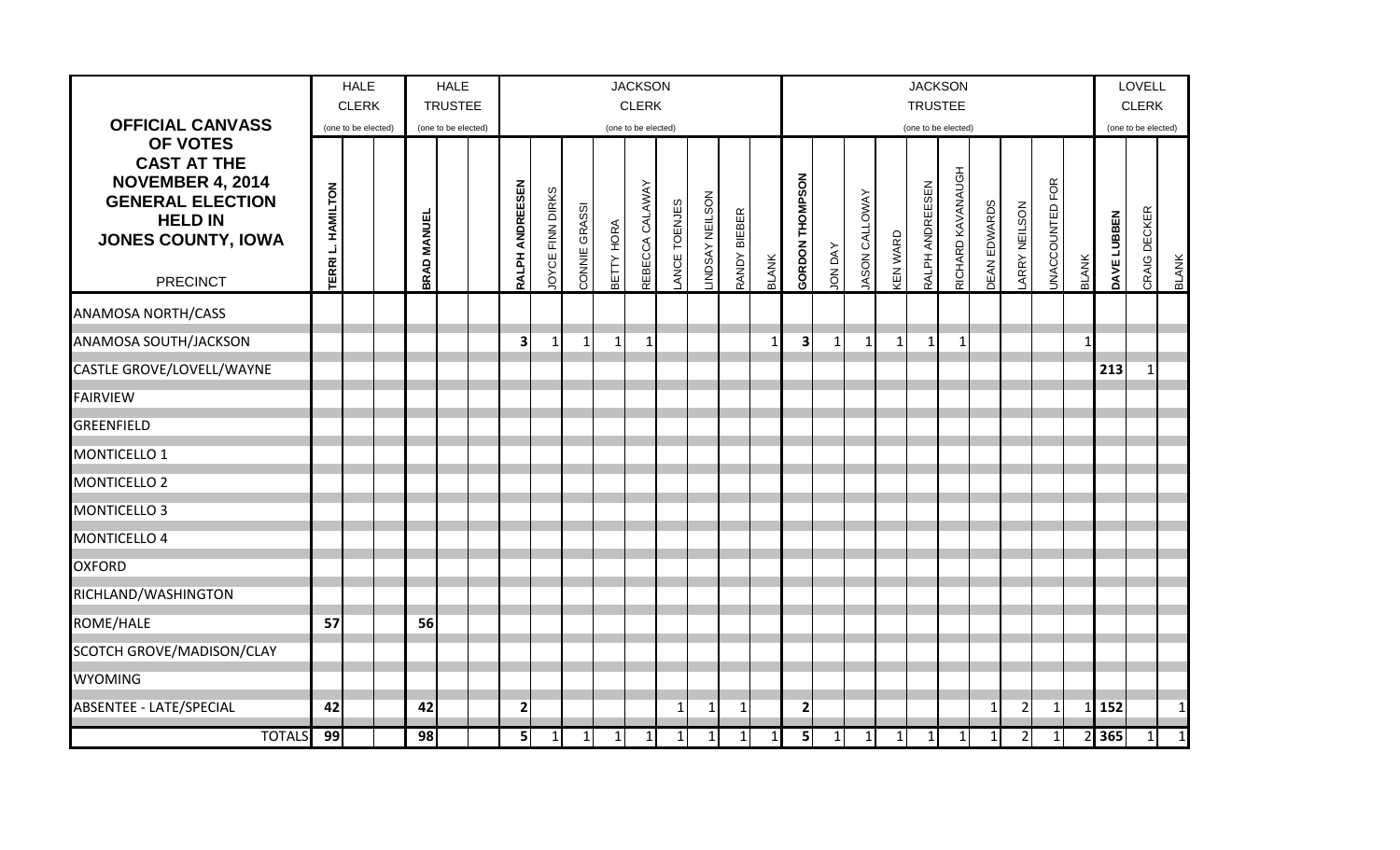|                                                                                                                                                 |              |                    |                 |              |              |                  |                        | LOVELL                   |                   |                    |              |                    |                    |                           |              |               | <b>MADISON</b>      |                     | <b>MADISON</b>      | MADISON TRUSTEE   |                     | <b>OXFORD</b>           |              |                      | <b>OXFORD</b>       |  |
|-------------------------------------------------------------------------------------------------------------------------------------------------|--------------|--------------------|-----------------|--------------|--------------|------------------|------------------------|--------------------------|-------------------|--------------------|--------------|--------------------|--------------------|---------------------------|--------------|---------------|---------------------|---------------------|---------------------|-------------------|---------------------|-------------------------|--------------|----------------------|---------------------|--|
|                                                                                                                                                 |              |                    |                 |              |              |                  |                        | <b>TRUSTEE</b>           |                   |                    |              |                    |                    |                           |              |               | <b>CLERK</b>        |                     | <b>TRUSTEE</b>      |                   | (vacancy)           | <b>CLERK</b>            |              |                      | <b>TRUSTEE</b>      |  |
| <b>OFFICIAL CANVASS</b>                                                                                                                         |              |                    |                 |              |              |                  |                        | (one to be elected)      |                   |                    |              |                    |                    |                           |              |               | (one to be elected) |                     | (one to be elected) |                   | (one to be elected) | one to be elected       |              |                      | (one to be elected) |  |
| OF VOTES<br><b>CAST AT THE</b><br><b>NOVEMBER 4, 2014</b><br><b>GENERAL ELECTION</b><br><b>HELD IN</b><br>JONES COUNTY, IOWA<br><b>PRECINCT</b> | CHRIS BROKAW | <b>KEVIN PRULL</b> | IACOB SCHILLING | EO COOK      | CHRIS SASINA | <b>DOSH LONG</b> | <b>RYAN SPERFSLAGE</b> | <b>DIANE FITZSIMMONS</b> | <b>JAY WELTER</b> | <b>YYLE TAPKEN</b> | ROD HANSSEN  | CRAIG STADTMUELLER | <b>DAVE LUBBEN</b> | FOR<br><b>JNACCOUNTED</b> | <b>BLANK</b> | RON ANDREESEN |                     | <b>DENNIS ORRIS</b> |                     | JASON J. ZAMASTIL |                     | <b>RITA J. BALICHEK</b> | <b>BLANK</b> | <b>JEAN L. RULEY</b> | DAVE FLORY          |  |
| ANAMOSA NORTH/CASS                                                                                                                              |              |                    |                 |              |              |                  |                        |                          |                   |                    |              |                    |                    |                           |              |               |                     |                     |                     |                   |                     |                         |              |                      |                     |  |
| ANAMOSA SOUTH/JACKSON                                                                                                                           |              |                    |                 |              |              |                  |                        |                          |                   |                    |              |                    |                    |                           |              |               |                     |                     |                     |                   |                     |                         |              |                      |                     |  |
| CASTLE GROVE/LOVELL/WAYNE                                                                                                                       | $\mathbf{1}$ |                    | $\mathbf{1}$    |              |              |                  |                        | -1                       | -1                | $\mathbf{1}$       | $\mathbf{1}$ | $\mathbf 1$        | 1                  |                           |              |               |                     |                     |                     |                   |                     |                         |              |                      |                     |  |
| <b>FAIRVIEW</b>                                                                                                                                 |              |                    |                 |              |              |                  |                        |                          |                   |                    |              |                    |                    |                           |              |               |                     |                     |                     |                   |                     |                         |              |                      |                     |  |
| GREENFIELD                                                                                                                                      |              |                    |                 |              |              |                  |                        |                          |                   |                    |              |                    |                    |                           |              |               |                     |                     |                     |                   |                     |                         |              |                      |                     |  |
| MONTICELLO 1                                                                                                                                    |              |                    |                 |              |              |                  |                        |                          |                   |                    |              |                    |                    |                           |              |               |                     |                     |                     |                   |                     |                         |              |                      |                     |  |
| <b>MONTICELLO 2</b>                                                                                                                             |              |                    |                 |              |              |                  |                        |                          |                   |                    |              |                    |                    |                           |              |               |                     |                     |                     |                   |                     |                         |              |                      |                     |  |
| MONTICELLO <sub>3</sub>                                                                                                                         |              |                    |                 |              |              |                  |                        |                          |                   |                    |              |                    |                    |                           |              |               |                     |                     |                     |                   |                     |                         |              |                      |                     |  |
| MONTICELLO 4                                                                                                                                    |              |                    |                 |              |              |                  |                        |                          |                   |                    |              |                    |                    |                           |              |               |                     |                     |                     |                   |                     |                         |              |                      |                     |  |
| <b>OXFORD</b>                                                                                                                                   |              |                    |                 |              |              |                  |                        |                          |                   |                    |              |                    |                    |                           |              |               |                     |                     |                     |                   |                     | 61                      |              | 64                   |                     |  |
| RICHLAND/WASHINGTON                                                                                                                             |              |                    |                 |              |              |                  |                        |                          |                   |                    |              |                    |                    |                           |              |               |                     |                     |                     |                   |                     |                         |              |                      |                     |  |
| ROME/HALE                                                                                                                                       |              |                    |                 |              |              |                  |                        |                          |                   |                    |              |                    |                    |                           |              |               |                     |                     |                     |                   |                     |                         |              |                      |                     |  |
| SCOTCH GROVE/MADISON/CLAY                                                                                                                       |              |                    |                 |              |              |                  |                        |                          |                   |                    |              |                    |                    |                           |              | 83            |                     | 78                  |                     | 82                |                     |                         |              |                      |                     |  |
| <b>WYOMING</b>                                                                                                                                  |              |                    |                 |              |              |                  |                        |                          |                   |                    |              |                    |                    |                           |              |               |                     |                     |                     |                   |                     |                         |              |                      |                     |  |
| ABSENTEE - LATE/SPECIAL                                                                                                                         | -1           | $\overline{2}$     | 1               | 1            | 1            | 1                | -1                     |                          |                   |                    |              |                    |                    | $\mathbf{1}$              |              | 36            |                     | 36                  |                     | 37                |                     | 11                      |              | 12                   |                     |  |
| <b>TOTALS</b>                                                                                                                                   | $\mathbf{2}$ | $\overline{2}$     | $\overline{2}$  | $\mathbf{1}$ | $\vert$ 1    | $\vert$ 1        | $\vert$ 1              | $\vert$ 1                | $\vert$ 1         | $\vert$ 1          | $\mathbf{1}$ | $\mathbf{1}$       | $\mathbf{1}$       | $\mathbf{1}$              |              | 119           |                     | 114                 |                     | 119               |                     | 72                      |              | 76                   | $1\vert$            |  |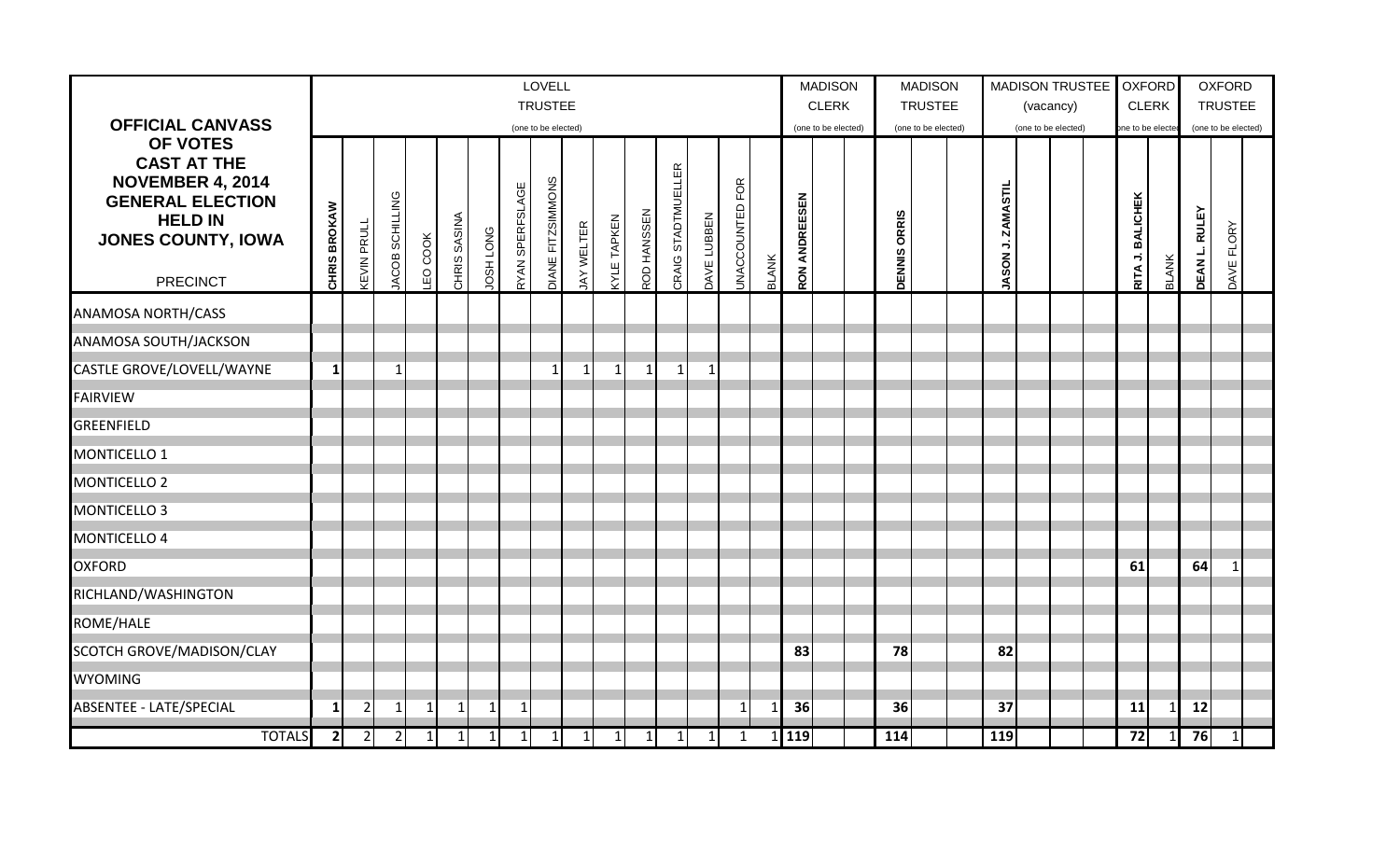|                                                    |                      | <b>RICHLAND</b>      |                | <b>RICHLAND</b>        |       | <b>ROME</b>         |  | <b>ROME</b>            |                     |                  | SCOTCH GROVE |                     |               | <b>SCOTCH GROVE</b> |                     |                          | <b>WASHINGTON</b> |                     |              |                   |              | <b>WASHINGTON</b> |                     | WAYNE              |                     |                          |
|----------------------------------------------------|----------------------|----------------------|----------------|------------------------|-------|---------------------|--|------------------------|---------------------|------------------|--------------|---------------------|---------------|---------------------|---------------------|--------------------------|-------------------|---------------------|--------------|-------------------|--------------|-------------------|---------------------|--------------------|---------------------|--------------------------|
|                                                    |                      | <b>CLERK</b>         |                | <b>TRUSTEE</b>         |       | <b>CLERK</b>        |  |                        | <b>TRUSTEE</b>      |                  | <b>CLERK</b> |                     |               |                     | <b>TRUSTEE</b>      |                          |                   |                     | <b>CLERK</b> |                   |              |                   | <b>TRUSTEE</b>      |                    | <b>CLERK</b>        |                          |
| <b>OFFICIAL CANVASS</b>                            |                      | (one to be elected)  |                | (one to be elected)    |       | (one to be elected) |  |                        | (one to be elected) |                  |              | (one to be elected) |               |                     | (one to be elected) |                          |                   | (one to be elected) |              |                   |              |                   | (one to be elected) |                    | (one to be elected) |                          |
| OF VOTES                                           |                      |                      |                |                        |       |                     |  |                        |                     |                  |              |                     |               |                     |                     |                          |                   |                     |              |                   |              |                   |                     |                    |                     |                          |
| <b>CAST AT THE</b>                                 |                      |                      |                |                        |       |                     |  |                        |                     |                  |              |                     |               |                     |                     |                          |                   |                     |              |                   |              |                   |                     |                    |                     |                          |
| <b>NOVEMBER 4, 2014</b><br><b>GENERAL ELECTION</b> |                      |                      |                |                        |       |                     |  |                        |                     |                  |              |                     |               |                     |                     | <b>RADLOFF</b>           |                   |                     |              |                   |              |                   |                     |                    |                     |                          |
| <b>HELD IN</b>                                     |                      |                      | C. HEIN        |                        |       |                     |  |                        |                     |                  |              |                     |               |                     |                     |                          |                   |                     |              |                   |              |                   |                     |                    |                     |                          |
| JONES COUNTY, IOWA                                 |                      |                      |                |                        | HORA  |                     |  |                        |                     |                  |              |                     | <b>WILLMS</b> |                     |                     | $\overline{\phantom{a}}$ |                   |                     |              |                   |              | <b>GAVIN</b>      |                     |                    |                     |                          |
|                                                    | <b>DOUGLAS MONCK</b> | <b>DONALD HOLMES</b> | <b>IATTHEW</b> | <b>JICK MANTERNACH</b> |       |                     |  |                        |                     |                  |              |                     |               |                     |                     | <b>AUSSELL</b>           | <b>OHN ROGERS</b> | AMES WELTER         | OE TRUMM     | <b>VEIL GAVIN</b> |              | Ľ                 |                     | <b>JEBRAL.HEIN</b> |                     |                          |
| <b>PRECINCT</b>                                    |                      |                      |                |                        | BETTY | <b>BLANK</b>        |  | <b>GUY IVAN BOWERS</b> | ALLEN GROTH         | STEVE ZIRKELBACH | <b>OTHER</b> |                     | CHUCK         | <b>OTHER</b>        |                     |                          |                   |                     |              |                   | ANYONE       | GARY              |                     |                    | AL STADTMUELLER     | TUB YOORYNA              |
| <b>ANAMOSA NORTH/CASS</b>                          |                      |                      |                |                        |       |                     |  |                        |                     |                  |              |                     |               |                     |                     |                          |                   |                     |              |                   |              |                   |                     |                    |                     |                          |
| ANAMOSA SOUTH/JACKSON                              |                      |                      |                |                        |       |                     |  |                        |                     |                  |              |                     |               |                     |                     |                          |                   |                     |              |                   |              |                   |                     |                    |                     |                          |
| CASTLE GROVE/LOVELL/WAYNE                          |                      |                      |                |                        |       |                     |  |                        |                     |                  |              |                     |               |                     |                     |                          |                   |                     |              |                   |              |                   |                     | 138                |                     | $\mathbf{1}$             |
| <b>FAIRVIEW</b>                                    |                      |                      |                |                        |       |                     |  |                        |                     |                  |              |                     |               |                     |                     |                          |                   |                     |              |                   |              |                   |                     |                    |                     |                          |
| <b>GREENFIELD</b>                                  |                      |                      |                |                        |       |                     |  |                        |                     |                  |              |                     |               |                     |                     |                          |                   |                     |              |                   |              |                   |                     |                    |                     |                          |
| MONTICELLO 1                                       |                      |                      |                |                        |       |                     |  |                        |                     |                  |              |                     |               |                     |                     |                          |                   |                     |              |                   |              |                   |                     |                    |                     |                          |
| MONTICELLO 2                                       |                      |                      |                |                        |       |                     |  |                        |                     |                  |              |                     |               |                     |                     |                          |                   |                     |              |                   |              |                   |                     |                    |                     |                          |
| MONTICELLO <sub>3</sub>                            |                      |                      |                |                        |       |                     |  |                        |                     |                  |              |                     |               |                     |                     |                          |                   |                     |              |                   |              |                   |                     |                    |                     |                          |
| MONTICELLO 4                                       |                      |                      |                |                        |       |                     |  |                        |                     |                  |              |                     |               |                     |                     |                          |                   |                     |              |                   |              |                   |                     |                    |                     |                          |
| <b>OXFORD</b>                                      |                      |                      |                |                        |       |                     |  |                        |                     |                  |              |                     |               |                     |                     |                          |                   |                     |              |                   |              |                   |                     |                    |                     |                          |
| RICHLAND/WASHINGTON                                | 64                   |                      | 69             | -1                     |       |                     |  |                        |                     |                  |              |                     |               |                     |                     | 64                       | -1                | $\mathbf 1$         |              |                   | $\mathbf{1}$ | 71                |                     |                    |                     |                          |
| ROME/HALE                                          |                      |                      |                |                        | 79    | $\mathbf{1}$        |  | 85                     |                     |                  |              |                     |               |                     |                     |                          |                   |                     |              |                   |              |                   |                     |                    |                     |                          |
| SCOTCH GROVE/MADISON/CLAY                          |                      |                      |                |                        |       |                     |  |                        |                     | 86               |              |                     | 87            |                     |                     |                          |                   |                     |              |                   |              |                   |                     |                    |                     |                          |
| <b>WYOMING</b>                                     |                      |                      |                |                        |       |                     |  |                        |                     |                  |              |                     |               |                     |                     |                          |                   |                     |              |                   |              |                   |                     |                    |                     |                          |
| ABSENTEE - LATE/SPECIAL                            | 71                   | 1                    | 73             |                        | 36    |                     |  | 33                     |                     | 71               |              |                     | 69            |                     |                     | 46                       |                   |                     |              | -1                |              | 50                |                     | 75                 | $\mathbf 1$         |                          |
| <b>TOTALS</b> 135                                  |                      | 1                    | 142            | $1\vert$               | 115   | $1\vert$            |  | <b>118</b>             | $1\vert$            | 157              | $1\vert$     |                     | 156           | $\mathbf{1}$        |                     | 110                      | $\vert$ 1         | $\boxed{1}$         | 1            | $\boxed{1}$       | $\mathbf{1}$ | 121               |                     | 213                | 1                   | $\overline{\phantom{0}}$ |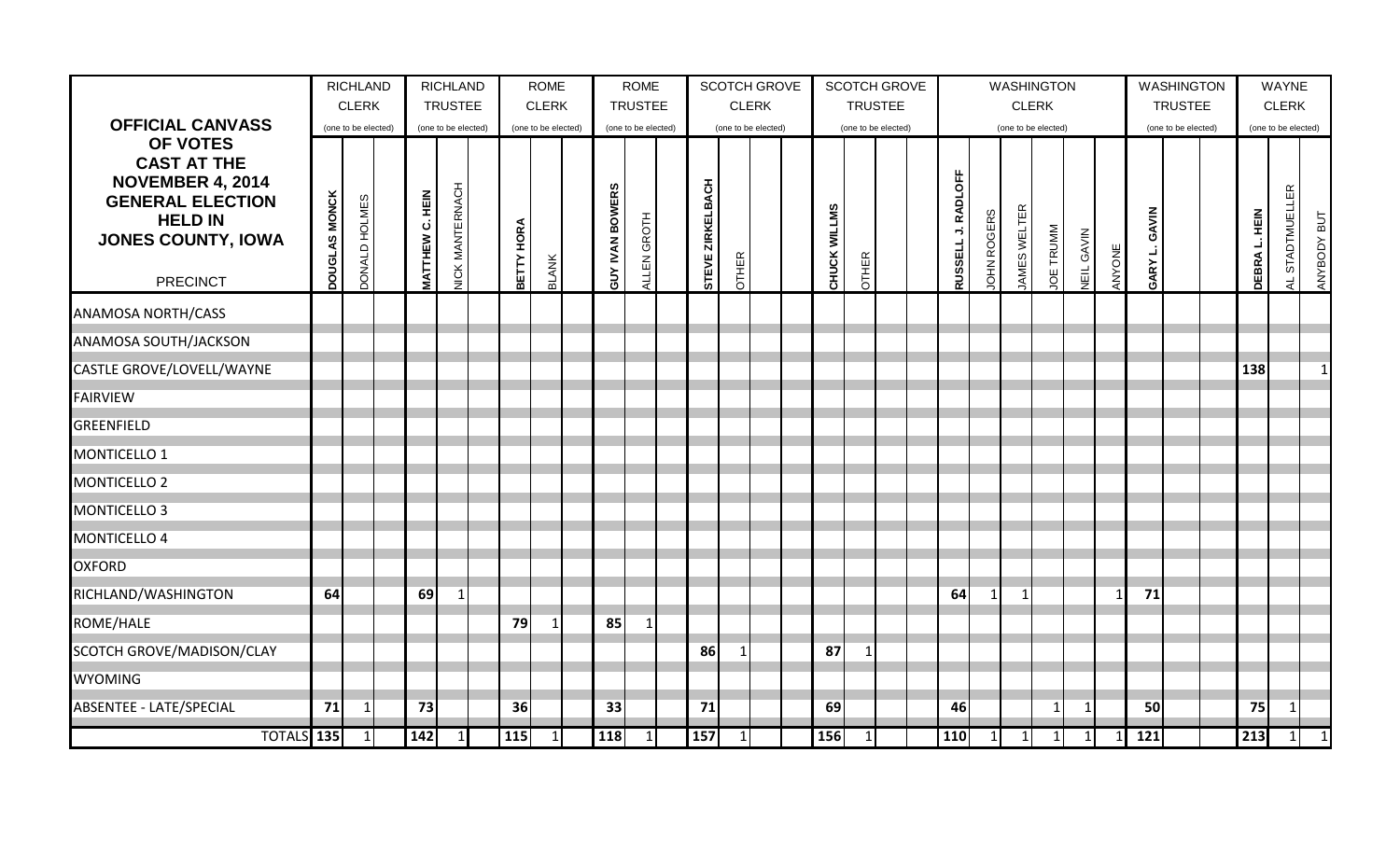|                                                                                                                                     |                 | WAYNE               |                 | <b>WAYNE TRUSTEE</b> |                  | <b>WYOMING</b>      |                     | <b>WYOMING</b>      |  |
|-------------------------------------------------------------------------------------------------------------------------------------|-----------------|---------------------|-----------------|----------------------|------------------|---------------------|---------------------|---------------------|--|
|                                                                                                                                     |                 | <b>TRUSTEE</b>      |                 | (vacancy)            |                  | <b>CLERK</b>        |                     | <b>TRUSTEE</b>      |  |
| <b>OFFICIAL CANVASS</b><br><b>OF VOTES</b>                                                                                          |                 | (one to be elected) |                 | (one to be elected)  |                  | (one to be elected) |                     | (one to be elected) |  |
| <b>CAST AT THE</b><br><b>NOVEMBER 4, 2014</b><br><b>GENERAL ELECTION</b><br><b>HELD IN</b><br>JONES COUNTY, IOWA<br><b>PRECINCT</b> | TODD M. RICKELS |                     | SCOTT F. LUBBEN | GARY SCHWAB          | RICHARD FISHWILD |                     | <b>NOSIMAT HHOL</b> |                     |  |
|                                                                                                                                     |                 |                     |                 |                      |                  |                     |                     |                     |  |
| ANAMOSA NORTH/CASS                                                                                                                  |                 |                     |                 |                      |                  |                     |                     |                     |  |
| ANAMOSA SOUTH/JACKSON                                                                                                               |                 |                     |                 |                      |                  |                     |                     |                     |  |
| CASTLE GROVE/LOVELL/WAYNE                                                                                                           | 157             |                     | 144             |                      |                  |                     |                     |                     |  |
| <b>FAIRVIEW</b>                                                                                                                     |                 |                     |                 |                      |                  |                     |                     |                     |  |
| GREENFIELD                                                                                                                          |                 |                     |                 |                      |                  |                     |                     |                     |  |
| MONTICELLO 1                                                                                                                        |                 |                     |                 |                      |                  |                     |                     |                     |  |
| <b>MONTICELLO 2</b>                                                                                                                 |                 |                     |                 |                      |                  |                     |                     |                     |  |
| MONTICELLO <sub>3</sub>                                                                                                             |                 |                     |                 |                      |                  |                     |                     |                     |  |
| MONTICELLO 4                                                                                                                        |                 |                     |                 |                      |                  |                     |                     |                     |  |
| <b>OXFORD</b>                                                                                                                       |                 |                     |                 |                      |                  |                     |                     |                     |  |
| RICHLAND/WASHINGTON                                                                                                                 |                 |                     |                 |                      |                  |                     |                     |                     |  |
| ROME/HALE                                                                                                                           |                 |                     |                 |                      |                  |                     |                     |                     |  |
| SCOTCH GROVE/MADISON/CLAY                                                                                                           |                 |                     |                 |                      |                  |                     |                     |                     |  |
| <b>WYOMING</b>                                                                                                                      |                 |                     |                 |                      | 69               |                     | 66                  |                     |  |
| <b>ABSENTEE - LATE/SPECIAL</b>                                                                                                      | 87              |                     | 78              | 1                    | 43               |                     | 38                  |                     |  |
| <b>TOTALS</b> 244                                                                                                                   |                 |                     | 222             | $\mathbf{1}$         | 112              |                     | 104                 |                     |  |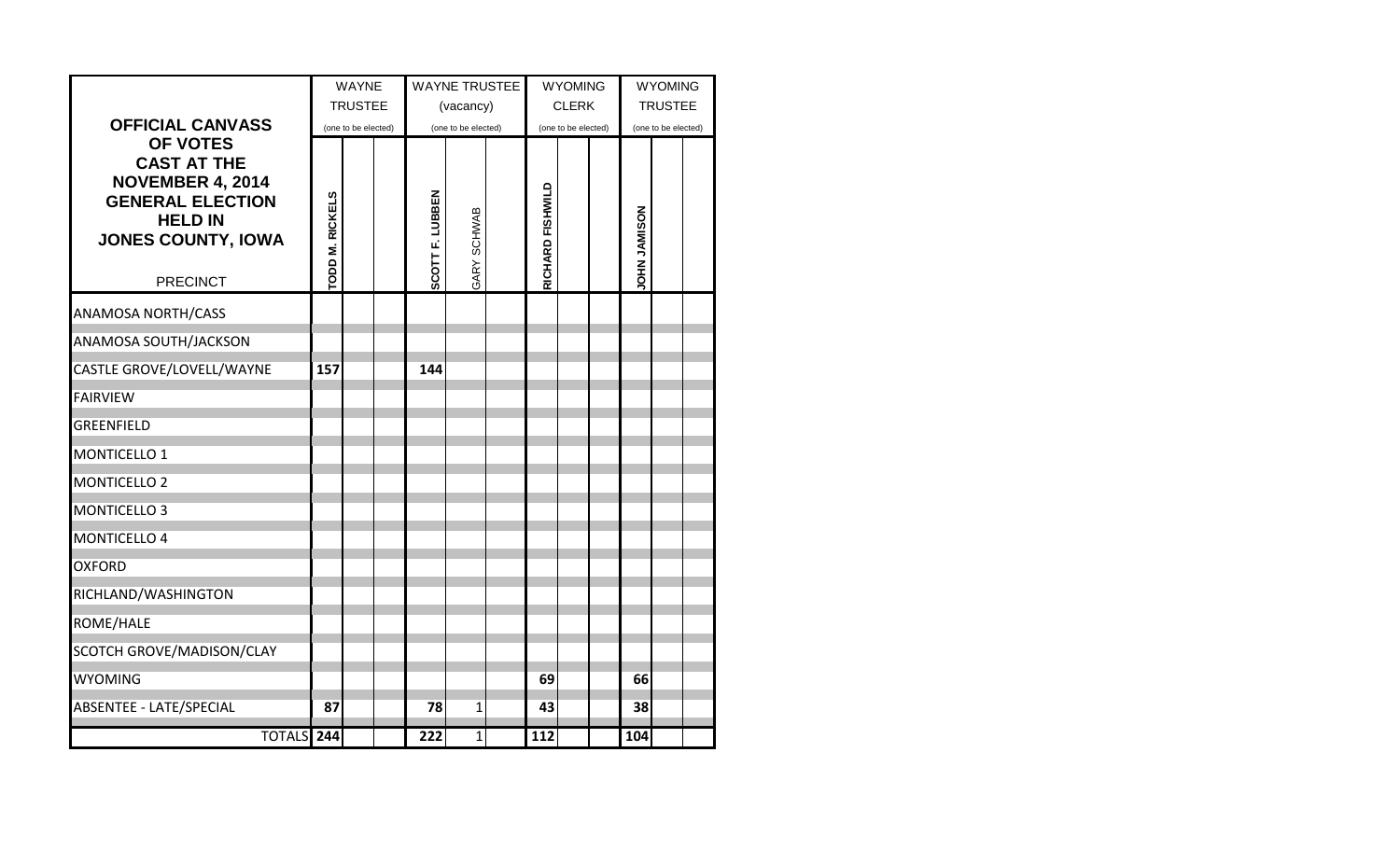| <b>OFFICIAL CANVASS</b>                                                                                                                                |                        |             |                       |                          |              |              |                   |                |                        |                         |                    |                        |                     |                     |                 |                         | (two to be elected)     |                        | SOIL & WATER CONSERVATION DISTRICT COMMISSIONER |              |                |                            |                  |                       |                        |                |                             |                     |                    |                |                     |                |                  |              |              |
|--------------------------------------------------------------------------------------------------------------------------------------------------------|------------------------|-------------|-----------------------|--------------------------|--------------|--------------|-------------------|----------------|------------------------|-------------------------|--------------------|------------------------|---------------------|---------------------|-----------------|-------------------------|-------------------------|------------------------|-------------------------------------------------|--------------|----------------|----------------------------|------------------|-----------------------|------------------------|----------------|-----------------------------|---------------------|--------------------|----------------|---------------------|----------------|------------------|--------------|--------------|
| <b>OF VOTES</b><br><b>CAST AT THE</b><br><b>NOVEMBER 4, 2014</b><br><b>GENERAL ELECTION</b><br><b>HELD IN</b><br>JONES COUNTY, IOWA<br><b>PRECINCT</b> | <b>IEFF VON BEHREN</b> | JULIE ORRIS | <b>AYRON EHRESMAN</b> | <b>FRANCIS THOMAS SR</b> | TOM EWALD    | RENE HANDLON | <b>TRACY WARD</b> | RICK HOSCH     | <b>PHIL MANTERNACH</b> | TIM DIETIKER            | JESSICA MCWILLIAMS | <b>MARK MCWILLIAMS</b> | <b>DIRK DOWNING</b> | <b>JACOB TAYLOR</b> | GRACELYN TAYLOR | CARTER REYNER           | <b>JASON MANTERNACH</b> | <b>JICK MANTERNACH</b> | <b>DENISE WELTER</b>                            | ANITA MOHR   | STEVE DIRKS    | <b><i>MIKE RODGERS</i></b> | JERRY SORGENFREY | <b>GARY LYNN HART</b> | <b>GERALD RETZLAFF</b> | JOHN W. PARHAM | <b><i>CENT REYNOLDS</i></b> | <b>30B AHRENSEN</b> | <b>KEITH DIRKS</b> | CHAD KROMMINGA | <b>SMITH</b><br>DAN | ROBERT LONG    | JOHNNY APPLESEED | THE STATE    | <b>SLANK</b> |
| <b>ANAMOSA NORTH/CASS</b>                                                                                                                              | 393                    | 262         |                       | $\mathbf{1}$             | $\mathbf{1}$ | $\mathbf{1}$ | $\mathbf 1$       |                |                        |                         |                    |                        |                     |                     |                 |                         |                         |                        |                                                 |              |                |                            |                  |                       |                        |                |                             |                     |                    |                |                     |                |                  |              |              |
| ANAMOSA SOUTH/JACKSON                                                                                                                                  | 449                    | 312         |                       |                          |              |              |                   |                |                        |                         |                    |                        |                     |                     |                 |                         |                         |                        |                                                 |              |                |                            |                  |                       |                        |                |                             |                     |                    |                |                     |                |                  | $\mathbf{1}$ |              |
| CASTLE GROVE/LOVELL/WAYNE                                                                                                                              | 350                    | 295         |                       |                          |              |              |                   | $\mathbf{1}$   | $\mathbf{1}$           |                         |                    |                        |                     |                     |                 |                         |                         |                        |                                                 |              |                |                            |                  |                       |                        |                |                             |                     |                    |                |                     |                |                  |              |              |
| FAIRVIEW                                                                                                                                               | 294                    | 230         |                       |                          |              |              |                   |                |                        | $\overline{\mathbf{1}}$ |                    | $\mathbf{1}$           | $\mathbf{1}$        | $\mathbf{1}$        | $\mathbf{1}$    |                         |                         |                        |                                                 |              |                |                            |                  |                       |                        |                |                             |                     |                    |                |                     |                |                  |              |              |
| GREENFIELD                                                                                                                                             | 140                    | 110         | $\mathcal{P}$         |                          |              |              |                   |                |                        |                         |                    |                        |                     |                     |                 |                         |                         |                        |                                                 |              |                |                            |                  |                       |                        |                |                             |                     |                    |                |                     |                |                  |              |              |
| MONTICELLO 1                                                                                                                                           | 145                    | 132         |                       |                          |              |              |                   |                |                        |                         |                    |                        |                     |                     |                 |                         |                         |                        |                                                 |              |                |                            |                  |                       |                        |                |                             |                     |                    |                |                     |                |                  |              |              |
| <b>MONTICELLO 2</b>                                                                                                                                    | 137                    | 134         |                       |                          |              |              |                   |                |                        |                         |                    |                        |                     |                     |                 | $\overline{\mathbf{1}}$ |                         |                        |                                                 |              |                |                            |                  |                       |                        |                |                             |                     |                    |                |                     |                |                  |              |              |
| MONTICELLO <sub>3</sub>                                                                                                                                | 137                    | 128         |                       |                          |              |              |                   |                |                        |                         |                    |                        |                     |                     |                 |                         | $\overline{\mathbf{1}}$ |                        |                                                 |              |                |                            |                  |                       |                        |                |                             |                     |                    |                |                     |                |                  |              |              |
| MONTICELLO 4                                                                                                                                           | 108                    | 108         |                       |                          |              |              |                   |                |                        |                         |                    |                        |                     |                     |                 |                         |                         |                        |                                                 |              |                |                            |                  |                       |                        |                |                             |                     |                    |                |                     |                |                  |              |              |
| <b>OXFORD</b>                                                                                                                                          | 126                    | 100         |                       |                          |              |              |                   |                |                        |                         |                    |                        |                     |                     |                 |                         |                         |                        |                                                 |              |                |                            |                  |                       |                        |                |                             |                     |                    |                |                     |                |                  |              |              |
| RICHLAND/WASHINGTON                                                                                                                                    | 140                    | 170         |                       |                          |              |              |                   |                |                        |                         |                    |                        |                     |                     |                 |                         |                         |                        | 1                                               |              |                |                            |                  |                       |                        |                |                             |                     |                    |                |                     |                |                  |              |              |
| ROME/HALE                                                                                                                                              | 247                    | 153         |                       |                          |              |              |                   |                |                        |                         |                    |                        |                     |                     |                 |                         |                         |                        |                                                 |              |                |                            |                  |                       |                        |                |                             |                     |                    |                |                     |                | -1               |              |              |
| SCOTCH GROVE/MADISON/CLAY                                                                                                                              | 197                    | 209         |                       |                          |              |              |                   |                |                        |                         |                    |                        |                     |                     |                 |                         |                         |                        |                                                 |              |                |                            |                  |                       |                        |                |                             |                     |                    |                |                     |                |                  |              |              |
| <b>WYOMING</b>                                                                                                                                         | 154                    | 155         |                       |                          |              |              |                   |                |                        |                         |                    |                        |                     |                     |                 |                         |                         |                        |                                                 | $\mathbf 1$  | -1             |                            |                  |                       |                        |                |                             |                     |                    |                |                     |                |                  |              |              |
| ABSENTEE/LATE/SPECIAL                                                                                                                                  | 1,737                  | 1,576       |                       |                          |              |              |                   |                |                        |                         |                    |                        |                     |                     |                 |                         |                         |                        |                                                 |              |                | -1                         | -1               | -1                    | 1                      | 1              | $\mathbf{1}$                | 1                   | $\mathbf{1}$       | 1              | -1                  | -1             |                  |              | 7            |
| <b>TOTALS</b>                                                                                                                                          | 4,754                  | 4,074       |                       | $2 \mid 1$               | $\vert$ 1    | $\mathbf{1}$ | $\mathbf{1}$      | $\overline{1}$ | $\overline{1}$         | $\mathbf{1}$            | $1\vert$           | $\mathbf{1}$           | $\mathbf{1}$        | $\mathbf{1}$        | $\mathbf{1}$    | 1                       | $\overline{1}$          | $\overline{1}$         | 1                                               | $\mathbf{1}$ | $\overline{1}$ | $\overline{1}$             | $\mathbf{1}$     | $\mathbf{1}$          | $\vert$ 1              | $\mathbf{1}$   | $\overline{1}$              | $\mathbf{1}$        | $\overline{1}$     | $1 \vert$      | $\overline{1}$      | $\overline{1}$ | $\mathbf{1}$     | $\mathbf{1}$ | 10           |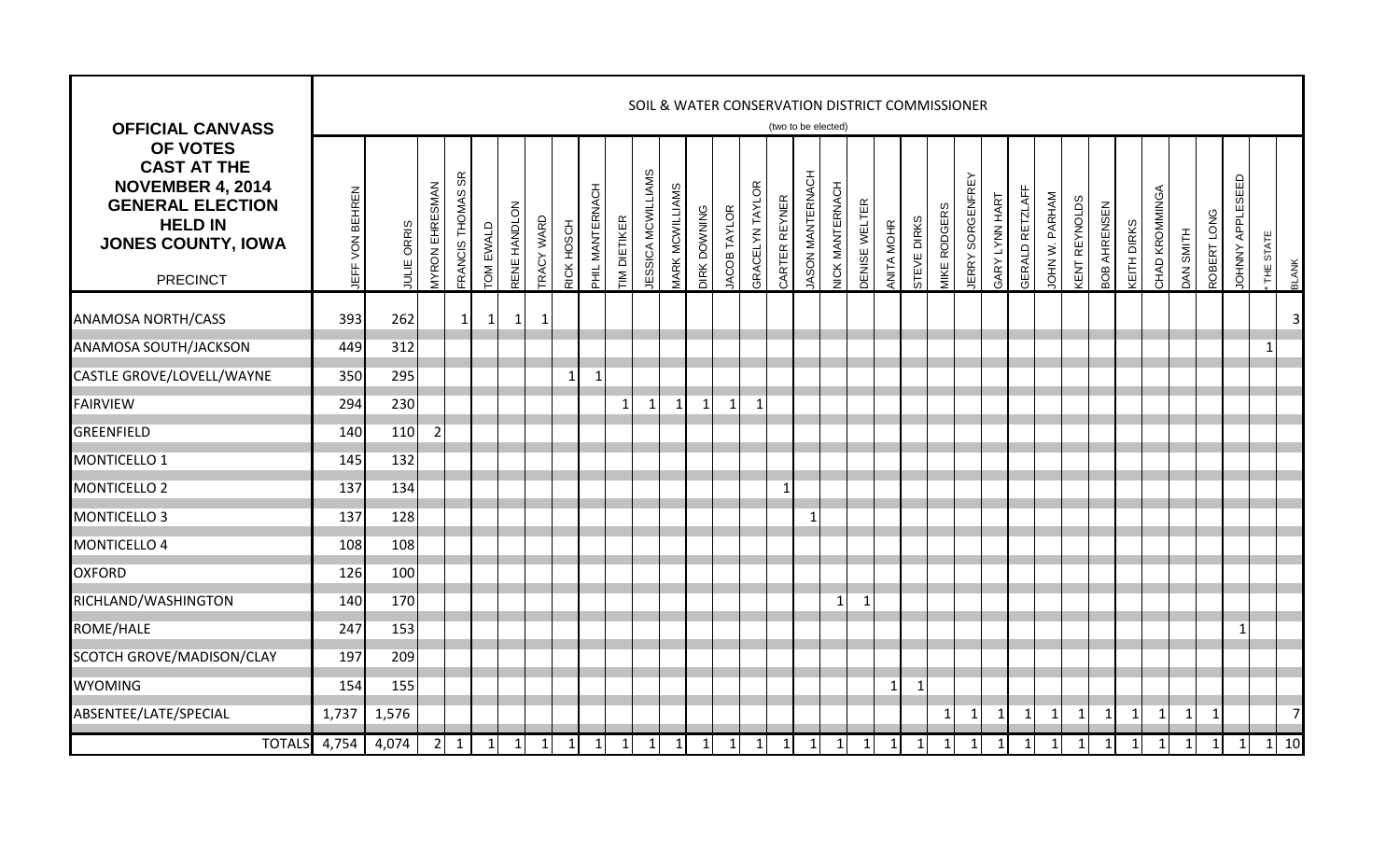|                                                                                                                                                        |                    |           |                 |                    |             |                   |                     |                |                   |                     |                 |              |                             |                      |                      |              | COUNTY AGRICULTURAL EXTENSION COUNCIL |                    |                    |                    |            |                      |              |                     |                  |               |                   |                      |                     |                       |              |             |              |                |
|--------------------------------------------------------------------------------------------------------------------------------------------------------|--------------------|-----------|-----------------|--------------------|-------------|-------------------|---------------------|----------------|-------------------|---------------------|-----------------|--------------|-----------------------------|----------------------|----------------------|--------------|---------------------------------------|--------------------|--------------------|--------------------|------------|----------------------|--------------|---------------------|------------------|---------------|-------------------|----------------------|---------------------|-----------------------|--------------|-------------|--------------|----------------|
|                                                                                                                                                        |                    |           |                 |                    |             |                   |                     |                |                   |                     |                 |              |                             |                      | (page $1$ of $2$ )   |              |                                       |                    |                    |                    |            |                      |              |                     |                  |               |                   |                      |                     |                       |              |             |              |                |
| <b>OFFICIAL CANVASS</b>                                                                                                                                |                    |           |                 |                    |             |                   |                     |                |                   |                     |                 |              |                             |                      | (five to be elected) |              |                                       |                    |                    |                    |            |                      |              |                     |                  |               |                   |                      |                     |                       |              |             |              |                |
| <b>OF VOTES</b><br><b>CAST AT THE</b><br><b>NOVEMBER 4, 2014</b><br><b>GENERAL ELECTION</b><br><b>HELD IN</b><br>JONES COUNTY, IOWA<br><b>PRECINCT</b> | SHIRLEE BRUNSCHEEN | KURT<br>ଌ | COOPER<br>BRIAN | <b>ISA RICKELS</b> | OWELL TIEDT | <b>TRACY WARD</b> | SORGENFREY<br>JERRY | JAY WELTER     | <b>NATOLANNOC</b> | GRAY<br><b>MATT</b> | ARRY MEYER/MYER | CINDY DIRKS  | SR<br><b>FRANCIS THOMAS</b> | <b>JIM LUCKSTEAD</b> | <b>CURT DAILY</b>    | RON WAITE    | <b>TOM EWALD</b>                      | <b>CRIS GOBELI</b> | <b>VIKE MULLER</b> | <b>URT GUNTHER</b> | DAVE HOSCH | <b>JARRELL GELTZ</b> | REX RICKELS  | <b>DENNIS BOOTS</b> | <b>JIM HOGAN</b> | RON SCHNEITER | <b>OHN ROGERS</b> | ROE<br><b>VIARCI</b> | <b>TANYA ROGERS</b> | <b>(RISTI FRASHER</b> | RENE CASEY   | ARRY WACKER | GREG HEYL    | DAN G. RICKELS |
| <b>ANAMOSA NORTH/CASS</b>                                                                                                                              | 317                | 292       | 304             | 300                | 313         | 5                 |                     |                |                   |                     |                 |              | 1                           | $\mathbf{1}$         | $\mathbf 1$          | $\mathbf{1}$ |                                       |                    |                    |                    |            |                      |              |                     |                  |               |                   |                      |                     |                       |              |             |              |                |
| ANAMOSA SOUTH/JACKSON                                                                                                                                  | 333                | 307       | 317             | 334                | 358         |                   |                     |                |                   |                     |                 |              |                             |                      |                      |              |                                       | -1                 |                    |                    |            |                      |              |                     |                  |               |                   |                      |                     |                       |              |             |              |                |
| CASTLE GROVE/LOVELL/WAYNE                                                                                                                              | 319                | 311       | 350             | 329                | 299         |                   |                     | $\overline{2}$ |                   |                     |                 |              |                             |                      |                      |              |                                       |                    |                    | 1                  | 1          | 1                    | $\mathbf{1}$ | -1                  | $\mathbf{1}$     |               | $\mathbf{1}$      |                      |                     |                       |              |             |              |                |
| <b>FAIRVIEW</b>                                                                                                                                        | 233                | 236       | 232             | 257                | 255         |                   |                     |                |                   |                     |                 |              |                             |                      |                      |              |                                       |                    |                    |                    |            |                      |              |                     |                  |               |                   |                      | -1                  | 1                     | $\mathbf{1}$ | 1           | $\mathbf{1}$ | $\vert$ 1      |
| GREENFIELD                                                                                                                                             | 114                | 109       | 114             | 119                | 123         |                   |                     |                |                   |                     |                 |              |                             |                      |                      |              |                                       |                    |                    |                    |            |                      |              |                     |                  |               |                   |                      |                     |                       |              |             |              |                |
| MONTICELLO 1                                                                                                                                           | 121                | 124       | 142             | 121                | 109         |                   |                     |                |                   |                     |                 |              |                             |                      |                      |              |                                       |                    |                    |                    |            |                      |              |                     |                  |               |                   |                      |                     |                       |              |             |              |                |
| <b>MONTICELLO 2</b>                                                                                                                                    | 142                | 127       | 146             | 128                | 125         |                   |                     |                |                   |                     |                 |              |                             |                      |                      |              |                                       |                    |                    |                    |            |                      |              |                     |                  |               |                   |                      |                     |                       |              |             |              |                |
| <b>MONTICELLO 3</b>                                                                                                                                    | 116                | 119       | 139             | 116                | 112         |                   |                     |                |                   |                     |                 |              |                             |                      |                      |              |                                       |                    |                    |                    |            |                      |              |                     |                  |               |                   |                      |                     |                       |              |             |              |                |
| MONTICELLO 4                                                                                                                                           | 107                | 110       | 117             | 103                | 92          |                   |                     |                |                   |                     |                 |              |                             |                      |                      |              |                                       |                    |                    |                    |            |                      |              |                     |                  |               |                   |                      |                     |                       |              |             |              |                |
| <b>OXFORD</b>                                                                                                                                          | 118                | 102       | 100             | 103                | 96          |                   |                     |                |                   |                     |                 |              |                             |                      |                      |              |                                       |                    |                    |                    |            |                      |              |                     |                  |               |                   |                      |                     |                       |              |             |              |                |
| RICHLAND/WASHINGTON                                                                                                                                    | 136                | 199       | 147             | 154                | 136         |                   |                     |                |                   |                     |                 |              |                             |                      |                      |              |                                       |                    |                    |                    |            |                      |              |                     |                  |               |                   |                      |                     |                       |              |             |              |                |
| ROME/HALE                                                                                                                                              | 204                | 189       | 187             | 204                | 181         |                   |                     |                |                   |                     |                 |              |                             |                      |                      |              |                                       |                    |                    |                    |            |                      |              |                     |                  |               |                   |                      |                     |                       |              |             |              |                |
| SCOTCH GROVE/MADISON/CLAY                                                                                                                              | 211                | 187       | 190             | 190                | 180         |                   |                     |                |                   | $\overline{2}$      | 1               | $\mathbf{1}$ |                             |                      |                      |              |                                       |                    |                    |                    |            |                      |              |                     |                  |               |                   |                      |                     |                       |              |             |              |                |
| <b>WYOMING</b>                                                                                                                                         | 159                | 134       | 131             | 143                | 127         |                   |                     |                |                   |                     |                 | 1            |                             |                      |                      |              |                                       |                    |                    |                    |            |                      |              |                     |                  |               |                   |                      |                     |                       |              |             |              |                |
| ABSENTEE/LATE/SPECIAL                                                                                                                                  | 1,596              | 1,557     | 1,595           | 1,577              | 1,518       |                   | $\overline{3}$      | $\mathbf{1}$   |                   |                     | 1               |              |                             |                      |                      |              |                                       |                    |                    |                    |            |                      |              |                     |                  |               |                   |                      |                     |                       |              |             |              |                |
| <b>TOTALS</b>                                                                                                                                          | 4,226              | 4,103     | 4,211           | 4,178              | 4,024       | 5                 | $\vert$ 3           | $\overline{3}$ | $\overline{2}$    | $\overline{2}$      | $\overline{2}$  | $\vert$ 2    | $\vert$ 1                   | $\vert$ 1            | $\vert$ 1            | $\vert$ 1    | $\vert$ 1                             | $\vert 1 \vert$    | $\vert$ 1          | $\boxed{1}$        | $\vert$ 1  | $\mathbf{1}$         | 1            | $\vert$ 1           | $\vert$ 1        | $\vert$ 1     | 1                 |                      | $1 \mid 1$          | $\vert$ 1             | $\mathbf{1}$ | $\vert$ 1   | $\vert$ 1    | $\overline{1}$ |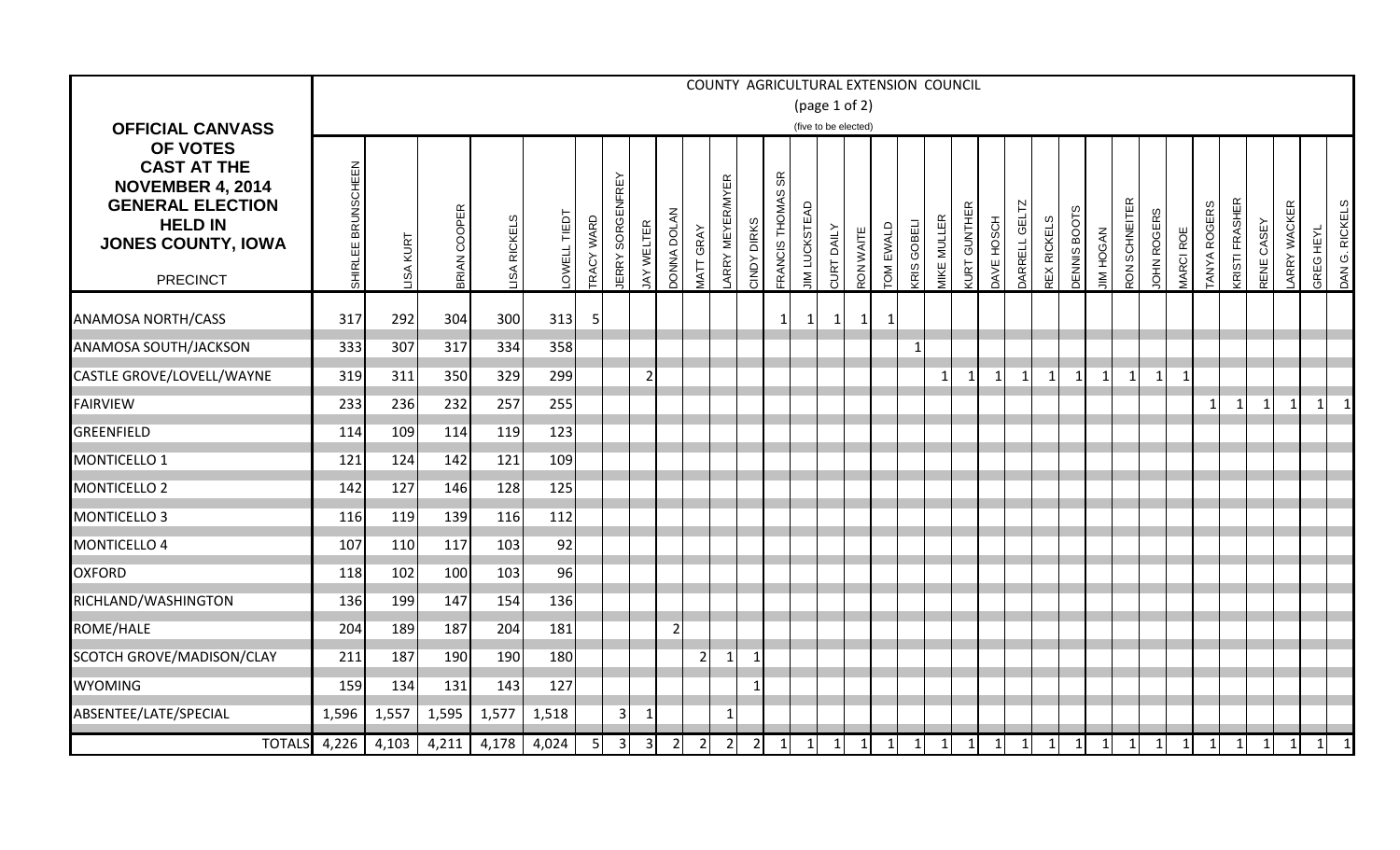|                                                                                                                                                 |                     |               |                    |                         |                                            |              |                       |                    |                       |              |                    |                    |              |              |                   |                    |               |                   |                      |                |                   | COUNTY AGRICULTURAL EXTENSION COUNCIL |                     |                      |                     |                 |                     |                     |                    |                    |                    |                   |              |                         |           |                           |   |                                 |                |
|-------------------------------------------------------------------------------------------------------------------------------------------------|---------------------|---------------|--------------------|-------------------------|--------------------------------------------|--------------|-----------------------|--------------------|-----------------------|--------------|--------------------|--------------------|--------------|--------------|-------------------|--------------------|---------------|-------------------|----------------------|----------------|-------------------|---------------------------------------|---------------------|----------------------|---------------------|-----------------|---------------------|---------------------|--------------------|--------------------|--------------------|-------------------|--------------|-------------------------|-----------|---------------------------|---|---------------------------------|----------------|
|                                                                                                                                                 |                     |               |                    |                         |                                            |              |                       |                    |                       |              |                    |                    |              |              |                   |                    |               |                   | (page $2$ of $2$ )   |                |                   |                                       |                     |                      |                     |                 |                     |                     |                    |                    |                    |                   |              |                         |           |                           |   |                                 |                |
| <b>OFFICIAL CANVASS</b>                                                                                                                         |                     |               |                    |                         |                                            |              |                       |                    |                       |              |                    |                    |              |              |                   |                    |               |                   | (five to be elected) |                |                   |                                       |                     |                      |                     |                 |                     |                     |                    |                    |                    |                   |              |                         |           |                           |   |                                 |                |
| OF VOTES<br><b>CAST AT THE</b><br><b>NOVEMBER 4, 2014</b><br><b>GENERAL ELECTION</b><br><b>HELD IN</b><br>JONES COUNTY, IOWA<br><b>PRECINCT</b> | <b>JERRY PASKER</b> | CONNIE BURHOP | <b>TED KOEHLER</b> | ш<br><b>JERRY STOLT</b> | <b>BEHREN</b><br><b><i>IATTHEW VON</i></b> | TERRY SNYDER | <b>DENNIS HAEFNER</b> | <b>JENA JENSEN</b> | <b>BRADLEY HANSEN</b> | GREG PAULSEN | CAMERON SORGENFREY | <b>JASON HOSEK</b> | JEFF EGGERT  | RALPH HOSCH  | <b>JASON KURT</b> | <b>AIKE BOWMAN</b> | RANDY TOENJES | ANNE STRITTMATTER | <b>JEAN SULLIVAN</b> | STEVE BRAINARD | <b>RICK FRITZ</b> | <b>HOARNA ZUMBACH</b>                 | <b>AIKE SIMMONS</b> | <b>JON HARDERSON</b> | <b>YVLE ULFERTS</b> | GRACE ZIMMERMAN | <b>KENT REYNOLD</b> | <b>GARY LEONARD</b> | <b>DONNA BADER</b> | <b>ISA RICKELS</b> | <b>/IRGILWEERS</b> | <b>TAMI MOORE</b> | NOSIMAL YON  | SHELLY AHRENDSEN        | THE STATE | <b>JEADPOOL</b>           |   | JNACCOUNTED FOR<br><b>BLANK</b> |                |
|                                                                                                                                                 |                     |               |                    |                         |                                            |              |                       |                    |                       |              |                    |                    |              |              |                   |                    |               |                   |                      |                |                   |                                       |                     |                      |                     |                 |                     |                     |                    |                    |                    |                   |              |                         |           |                           |   |                                 |                |
| ANAMOSA NORTH/CASS                                                                                                                              |                     |               |                    |                         |                                            |              |                       |                    |                       |              |                    |                    |              |              |                   |                    |               |                   |                      |                |                   |                                       |                     |                      |                     |                 |                     |                     |                    |                    |                    |                   |              |                         |           |                           | 1 |                                 | 5 <sub>l</sub> |
| ANAMOSA SOUTH/JACKSON                                                                                                                           |                     |               |                    |                         |                                            |              |                       |                    |                       |              |                    |                    |              |              |                   |                    |               |                   |                      |                |                   |                                       |                     |                      |                     |                 |                     |                     |                    |                    |                    |                   |              |                         |           |                           |   |                                 |                |
| CASTLE GROVE/LOVELL/WAYNE                                                                                                                       |                     |               |                    |                         |                                            |              |                       |                    |                       |              |                    |                    |              |              |                   |                    |               |                   |                      |                |                   |                                       |                     |                      |                     |                 |                     |                     |                    |                    |                    |                   |              |                         |           |                           |   |                                 |                |
| <b>FAIRVIEW</b>                                                                                                                                 |                     |               |                    |                         |                                            |              |                       |                    |                       |              |                    |                    |              |              |                   |                    |               |                   |                      |                |                   |                                       |                     |                      |                     |                 |                     |                     |                    |                    |                    |                   |              |                         |           |                           |   | 5                               |                |
| <b>GREENFIELD</b>                                                                                                                               |                     |               |                    |                         |                                            |              |                       |                    |                       |              |                    |                    |              |              |                   |                    |               |                   |                      |                |                   |                                       |                     |                      |                     |                 |                     |                     |                    |                    |                    |                   |              |                         |           |                           |   |                                 |                |
| MONTICELLO 1                                                                                                                                    |                     |               |                    |                         |                                            |              |                       |                    |                       |              |                    |                    |              |              |                   |                    |               |                   |                      |                |                   |                                       |                     |                      |                     |                 |                     |                     |                    |                    |                    |                   |              |                         |           |                           |   |                                 |                |
| <b>MONTICELLO 2</b>                                                                                                                             | $\mathbf{1}$        |               |                    |                         |                                            |              |                       |                    |                       |              |                    |                    |              |              |                   |                    |               |                   |                      |                |                   |                                       |                     |                      |                     |                 |                     |                     |                    |                    |                    |                   |              |                         |           |                           |   |                                 |                |
| MONTICELLO <sub>3</sub>                                                                                                                         |                     |               |                    |                         |                                            |              |                       |                    |                       |              |                    |                    |              |              |                   |                    |               |                   |                      |                |                   |                                       |                     |                      |                     |                 |                     |                     |                    |                    |                    |                   |              |                         |           |                           |   |                                 |                |
| MONTICELLO 4                                                                                                                                    |                     |               |                    |                         |                                            |              |                       |                    |                       |              |                    |                    |              |              |                   |                    |               |                   |                      |                |                   |                                       |                     |                      |                     |                 |                     |                     |                    |                    |                    |                   |              |                         |           |                           |   |                                 |                |
| <b>OXFORD</b>                                                                                                                                   |                     | -1            |                    |                         |                                            |              |                       |                    |                       |              |                    |                    |              |              |                   |                    |               |                   |                      |                |                   |                                       |                     |                      |                     |                 |                     |                     |                    |                    |                    |                   |              |                         |           |                           |   |                                 |                |
| RICHLAND/WASHINGTON                                                                                                                             |                     |               | $\mathbf 1$        |                         |                                            |              |                       |                    |                       |              |                    |                    |              |              |                   |                    |               |                   |                      |                |                   |                                       |                     |                      |                     |                 |                     |                     |                    |                    |                    |                   |              |                         |           |                           |   |                                 |                |
| ROME/HALE                                                                                                                                       |                     |               |                    |                         | 1                                          | $\mathbf{1}$ | $\mathbf{1}$          |                    |                       |              |                    |                    |              |              |                   |                    |               |                   |                      |                |                   |                                       |                     |                      |                     |                 |                     |                     |                    |                    |                    |                   |              |                         |           |                           |   |                                 |                |
| SCOTCH GROVE/MADISON/CLAY                                                                                                                       |                     |               |                    |                         |                                            |              |                       | $\mathbf{1}$       |                       |              |                    |                    |              |              |                   |                    |               |                   |                      |                |                   |                                       |                     |                      |                     |                 |                     |                     |                    |                    |                    |                   |              |                         |           |                           |   |                                 |                |
| <b>WYOMING</b>                                                                                                                                  |                     |               |                    |                         |                                            |              |                       |                    | -1                    |              |                    |                    |              |              |                   |                    |               |                   |                      |                |                   |                                       |                     |                      |                     |                 |                     |                     |                    |                    |                    |                   |              |                         |           |                           |   |                                 |                |
| ABSENTEE/LATE/SPECIAL                                                                                                                           |                     |               |                    |                         |                                            |              |                       |                    |                       |              | $\mathbf{1}$       | 1                  | $\mathbf{1}$ | $\mathbf{1}$ | -1                | $\mathbf{1}$       | $\mathbf{1}$  | $\mathbf{1}$      | 1                    | $\mathbf{1}$   | $\mathbf{1}$      | 1                                     | $\mathbf{1}$        | $\mathbf 1$          | $\mathbf{1}$        | $\mathbf{1}$    | $\mathbf{1}$        | $\mathbf{1}$        | -1                 | $\mathbf{1}$       | $\mathbf{1}$       | $\mathbf 1$       | $\mathbf{1}$ | $\overline{\mathbf{1}}$ |           |                           |   | 18<br>5                         |                |
| <b>TOTALS</b>                                                                                                                                   | $\mathbf{1}$        | 1             | 1                  | $\vert$ 1               | $\mathbf{1}$                               | $\mathbf{1}$ | 1 <sup>1</sup>        | $\mathbf{1}$       | $\mathbf{1}$          | $\vert$ 1    | $\mathbf{1}$       | $\mathbf{1}$       | $\mathbf{1}$ | $\mathbf{1}$ | $\mathbf{1}$      | $\mathbf{1}$       | $\mathbf{1}$  | $\mathbf{1}$      | $\vert$ 1            | $\mathbf{1}$   | $\vert$ 1         | $\mathbf{1}$                          | $\vert$ 1           | $\mathbf{1}$         | $\mathbf{1}$        | $\mathbf{1}$    | $\vert$ 1           | $\mathbf{1}$        | $\vert$ 1          | $\mathbf{1}$       | $\mathbf{1}$       | $\vert$ 1         | $\mathbf{1}$ | $\mathbf{1}$            |           | $\vert$ 1<br>$\mathbf{1}$ |   | $5 \overline{\smash{)}\ 29}$    |                |